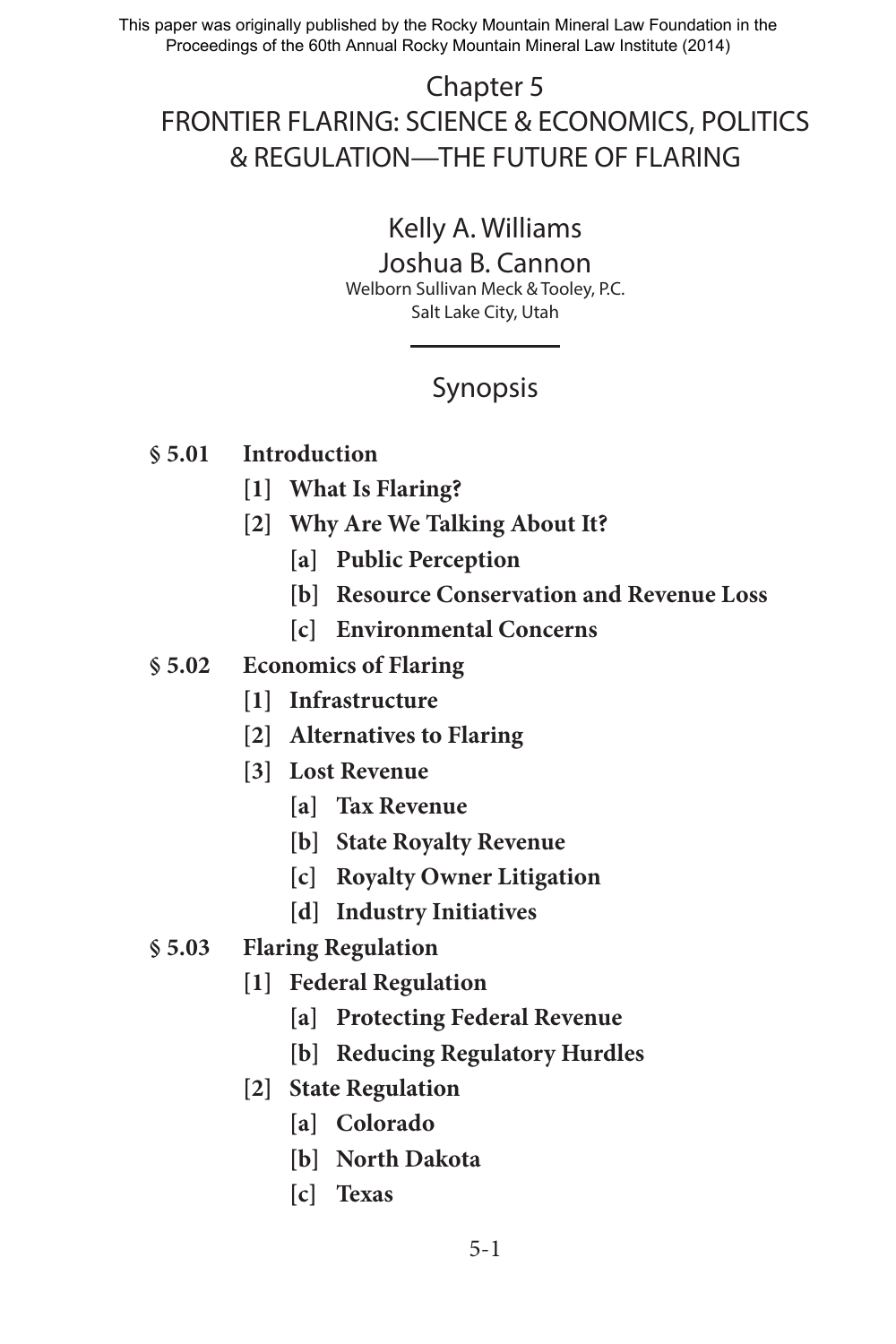- **[d] Utah**
- **[e] Wyoming**

### **§ 5.04 Conclusion**

#### **§ 5.01 Introduction\***

If pink is the new black in fashion, and 40 is the new 30 in demographics, then flaring is the new fracking**<sup>1</sup>** in the oil and gas industry. A few short years ago, amateur home video of kitchen sinks with combustible faucets and outraged citizens seemed to be in the news constantly; today's news feeds regularly feature photos from space of the bright lights from flaring in North Dakota. Flaring provides impressive photo opportunities for environmental groups, concerned citizen organizations, and industry regulators alike.

In recent years, the exploration and production industry has made significant improvements to production of oil and gas reserves, resulting in increased production. Perhaps understandably, scrutiny of the industry has kept pace with production. Production in the Bakken Shale formation in North Dakota and Montana is consistently around one million barrels of oil per day. Today, production often outpaces infrastructure and regulation. Historic production levels and technological advancements typically are good problems to have, but solutions proposed by stakeholders from government, industry, and citizen groups often reflect clashing ideologies.

This chapter addresses the primary forces shaping the trajectory of flaring. Government regulators are charged with maximizing production from a minimized footprint. Citizen groups on one end of town have mobilized to demand their share of royalties, while on the opposite end of town other citizens meet to discuss ways to block expansion of operations. Producers scramble to store production, meet new environmental standards and restrictions, and prepare teams in the field for the next series of production challenges. In the context of regulation, revenue, and resource recovery, it can be difficult to keep track of the players and their interests. Producers face angry consumers; regulators face angry producers; and citizen groups alternately press industry and regulators for solutions. Scenarios for

**<sup>\*</sup>**Cite as Kelly A. Williams & Joshua B. Cannon, "Frontier Flaring: Science & Economics, Politics & Regulation—The Future of Flaring," 60 *Rocky Mt. Min. L. Inst.* 5-1 (2014).

**<sup>1</sup>**Fracking is "the injection of fluid into shale beds at high pressure in order to free up petroleum resources (such as oil or natural gas)." "Fracking Definition," *Merriam-Webster. com*, http://www.merriam-webster.com/dictionary/fracking.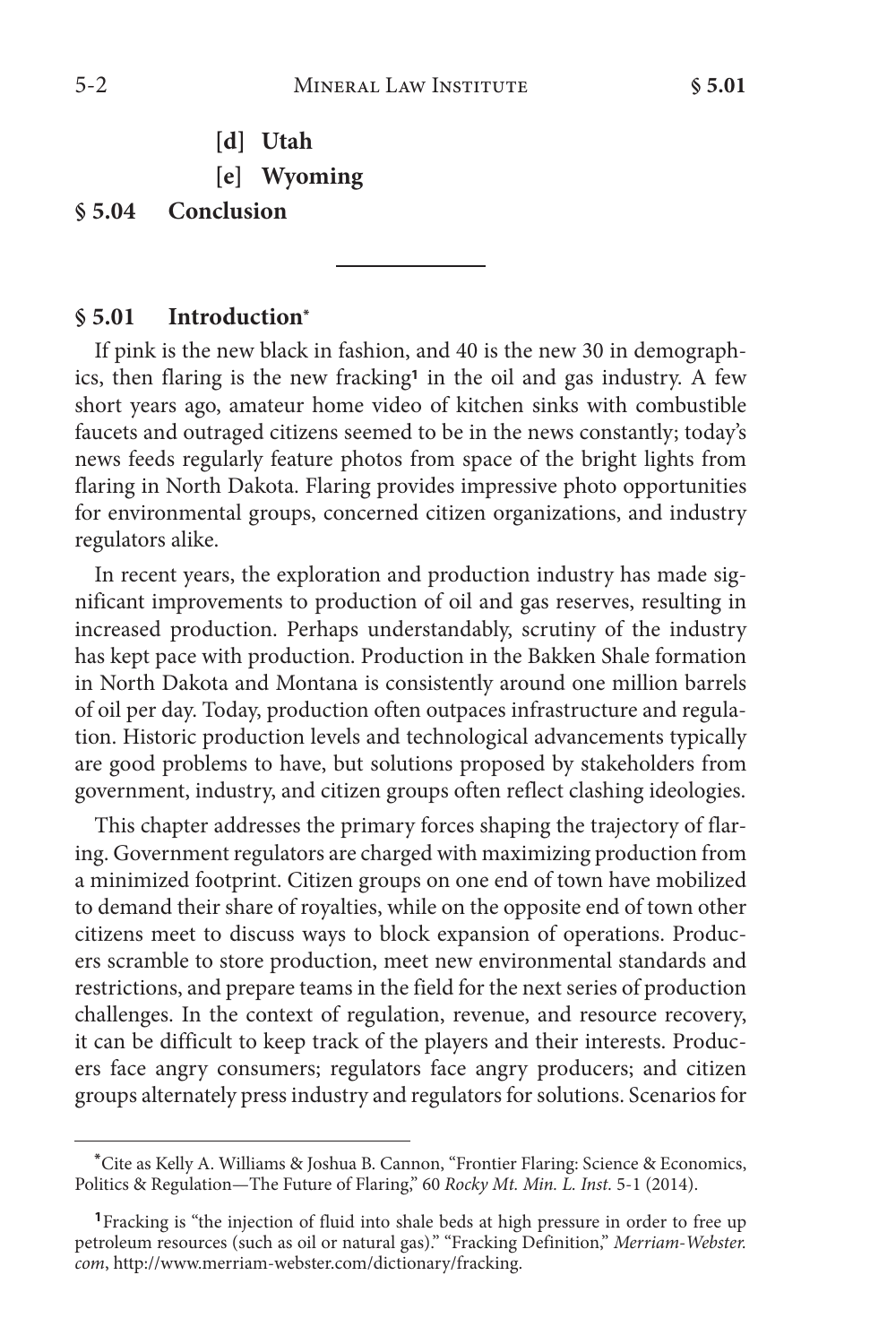resolving issues related to flaring are plentiful and widely discussed among stakeholders from industry, regulatory bodies, political actors, and citizen groups. This chapter will address the current state of flaring from each stakeholder group's perspective, and solutions being proposed, in turn.

## **[1] What Is Flaring?**

Flaring is the controlled burning of natural gas in the course of routine oil and gas production operations. It is more strictly defined as: "The burning of gas in the field as a means of disposal when there is no market for the gas and the operator does not elect (or cannot) use the gas for a nonwasteful purpose."**<sup>2</sup>** The burning typically occurs at the end of a flare stack or boom. Depending on the design, one or more flares may be necessary at any given production location. In addition to spectacular nighttime images, flaring generates both noise and heat, and emissions released into the environment include water vapor and carbon dioxide  $(CO<sub>2</sub>)$ , among others.

Flaring is employed for a variety of purposes at various stages of the production process. In hydraulically fractured gas wells, for example, excess gas produced during flowback is typically flared to reduce volatile organic compound (VOC) and greenhouse gas (GHG) emissions.**<sup>3</sup>** In other cases, the source of the gas may be the production in excess of the amount demanded by commercial customers. It also may be unburned gas from processing facilities, or vapor from the tops of tanks as they are being filled. In some cases, it may result from equipment changes or maintenance, problems in processing, or a complete shutdown that requires temporary flaring to release high pressure that can otherwise have catastrophic results.

Often, flaring has little to do with protection against over-pressuring, but is a result of the natural state of oil and gas prior to production. Oil deposits usually are surrounded by significant amounts of natural gas. When companies extract the oil, options for disposing of natural gas may be limited as a result of many conditions, including inadequate infrastructure, low storage capacity, or economic factors. For instance, in the Bakken, the oil contains significant amounts of natural gas, and because of the geological manner in which the gas is commingled with oil in deposits, operators

**<sup>2</sup>**Patrick H. Martin & Bruce M. Kramer, *Williams & Meyers*, *Manual of Oil and Gas Terms* 385 (15th ed. 2013) (*Manual of Oil and Gas Terms*).

**<sup>3</sup>***See* U.S. Forest Serv., "Emission Reduction Techniques for Oil and Gas Activities," at 22 (2011). In August 2012, the EPA passed new source performance standards (NSPS) that require gas well operators to reduce VOC emissions from drilling and hydraulic fracturing. *See* 77 Fed. Reg. 49,490 (Aug. 16, 2012). Under these new rules, beginning January 1, 2015, owners and/or operators of fractured or refractured gas wells will be required to use reduced emissions completions (REC), also known as "green completions," in addition to flaring during flowback. *See* 40 C.F.R. § 60.5375.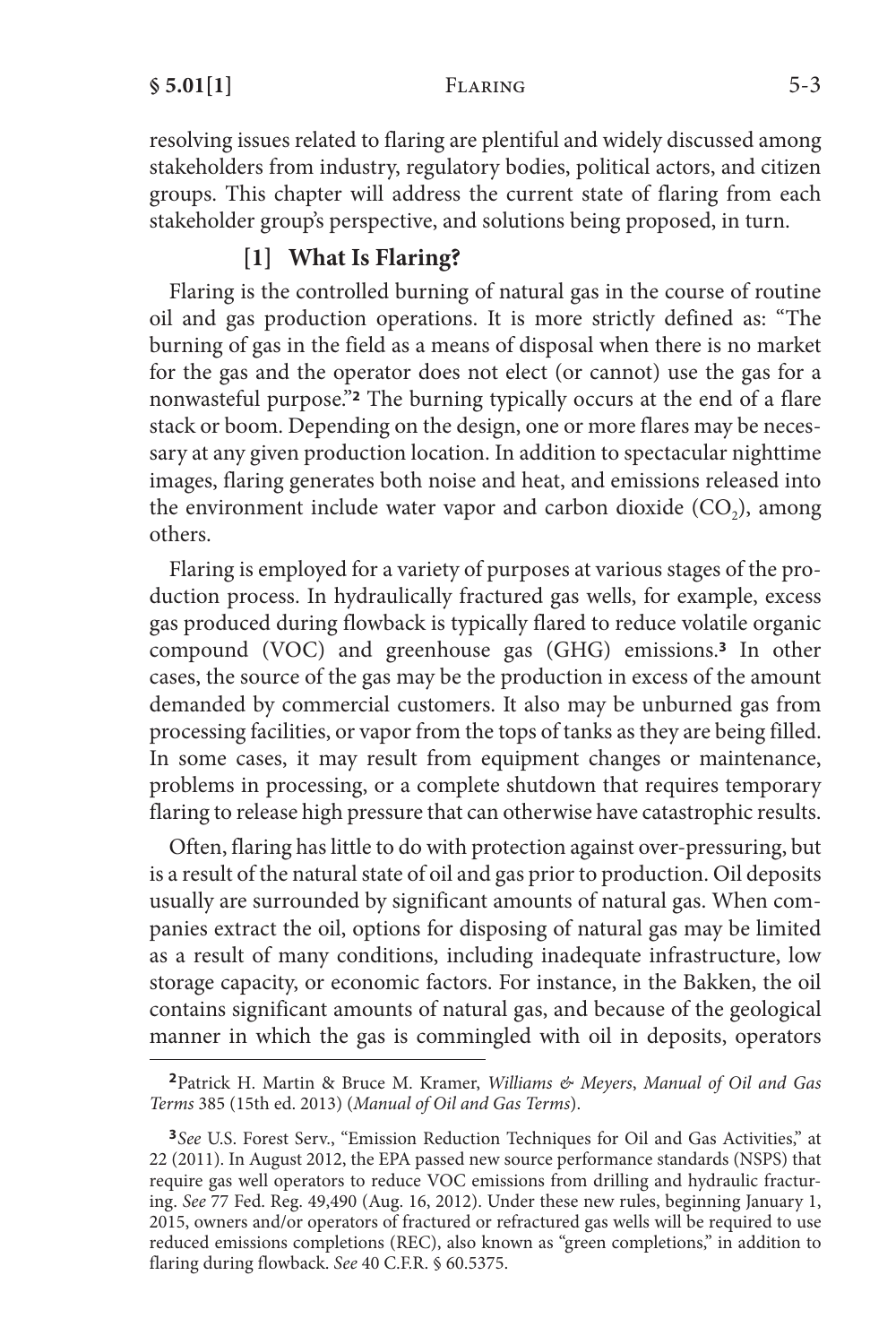cannot produce the oil without releasing the gas simultaneously. Ideally, associated gas would be sold to a customer as a fuel or petrochemical feedstock. Unlike oil, however, gas is not easily transportable, and customers must be in reasonable proximity to the product in order to justify the expense of additional transportation and processing. In new areas of exploration, pipelines and related infrastructure typically are not constructed until after an oil well is completed and a determination is made about the well's productive capability. Even in cases where pipelines already are in place, pipeline capacity may not be available to accommodate additional gas. This chapter will focus primarily on the routine flaring of gas from wells principally producing oil. This type of gas is generally referred to as "casinghead gas." Although the definition of casinghead gas and how to treat it for royalty purposes has been the subject of debate and at times, litigation,**<sup>4</sup>** for purposes of discussion this chapter relies on the definition used by the U.S. Bureau of Land Management (BLM) in a public outreach presentation dated March 19, 2014: "The natural gas that is produced from an oil well and is either sold, re-injected, used for production purposes, vented (rarely), or flared, depending on whether the well is connected to a gathering line."**<sup>5</sup>**

# **[2] Why Are We Talking About It? [a] Public Perception**

In recent years, there has been significant, high-profile media attention directed at flaring practices in oil and gas production, particularly in the Bakken Shale formation.**<sup>6</sup>** These reports often recite astounding figures of lost revenue, ever-growing GHG emissions, and the fact that the flaring activity in the Bakken is visible from space. Some reports estimate that gas worth as much as \$1 million is "wasted" every day in the Bakken.**<sup>7</sup>** The case being made against flaring has an emotional appeal: flaring is highly visible and appears wasteful on its face. In the same way that citizens concerned about oil and gas development grabbed hold of the fracking debate, they

**<sup>4</sup>***See* Bruce M. Kramer, "Interpreting the Royalty Obligation by Looking at the Express Language: What a Novel Idea?" 35 *Tex. Tech. L. Rev.* 223, 226–40 (2004).

**<sup>5</sup>**PowerPoint Presentation, Tim Spisak, BLM, "Venting & Flaring Public Outreach," at 14 (Mar. 19, 2014).

**<sup>6</sup>***See, e.g.*, Clifford Krauss, "In North Dakota, Flames of Wasted Natural Gas Light the Prairie," *N.Y. Times* (Sept. 26, 2011); Jeff Brady, "Much of North Dakota's Natural Gas Is Going Up in Flames," *Nat'l Pub. Radio* (Jan. 30, 2014).

**<sup>7</sup>***See* Brady, *supra* note 6. Some estimates are much higher. *See, e.g.*, Ryan Salmon & Andrew Logan, Ceres, "Flaring Up: North Dakota Natural Gas Flaring More Than Doubles in Two Years," at 7 (July 2013) (stating that the revenue lost from flaring gas in May 2013 was about \$3.6 million per day).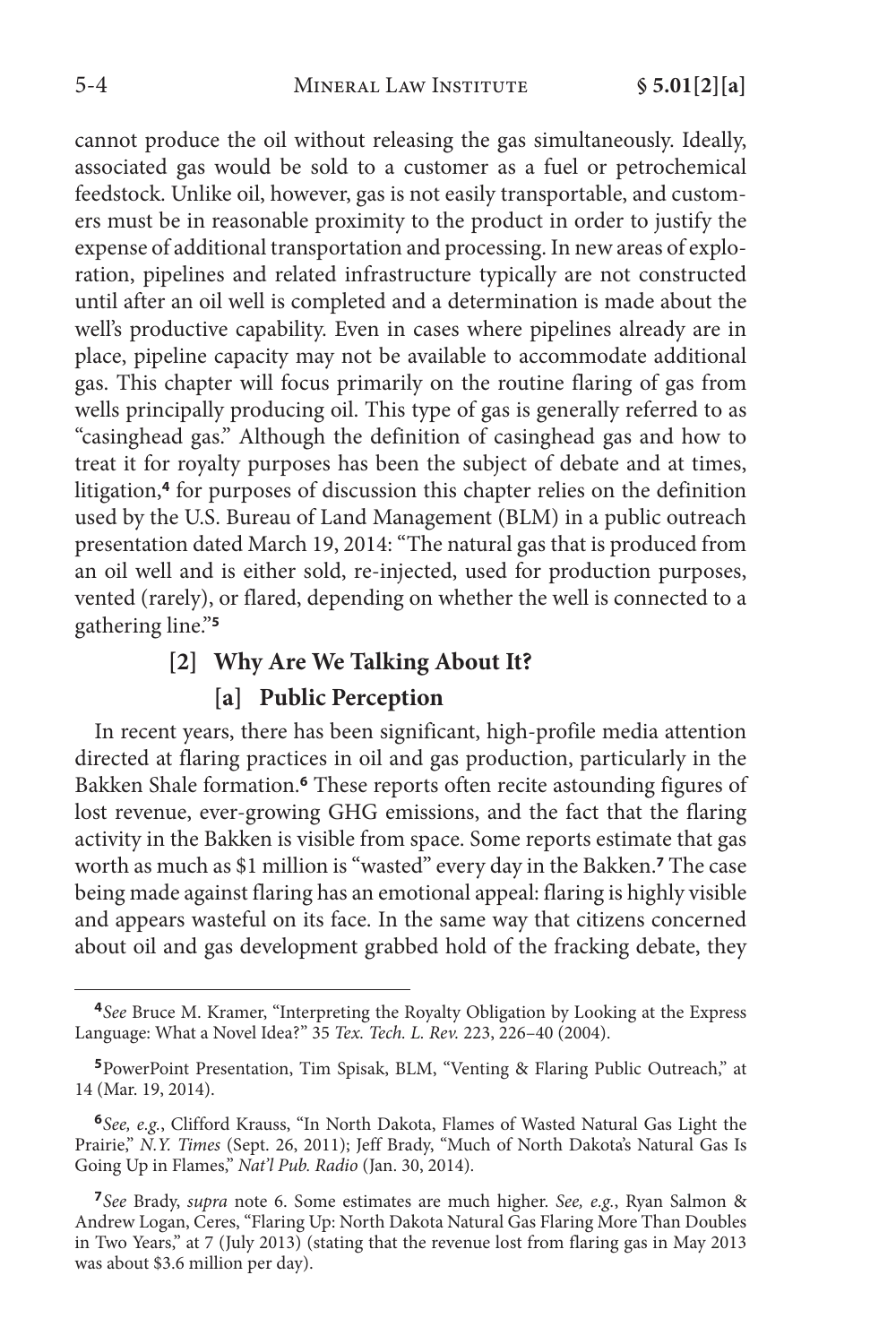now appear to be focusing on flaring as a new way to scrutinize the oil and gas industry. While the magnitude and deleterious effects of flaring in the Bakken and elsewhere are the subject of debate, the potential to influence public perception is apparent. Regardless of whether the reports in the popular media accurately characterize reality in the oil patch, they have raised public awareness of the issues surrounding flaring in oil and gas production. Public perception, in turn, often drives policy.

# **[b] Resource Conservation and Revenue Loss**

Waste of valuable production and the corollary of unrealized economic profits are commonly invoked in the discussion of flaring. From the perspective of mineral owners, flared gas is wasted to the extent it is not subject to royalty payments. Private mineral and royalty owners complain that the value of the mineral estate is diminished without compensation because royalties often are not paid on flared production. Federal and state land management agencies also would like to realize royalty revenue lost when flared gas is not subject to royalty payments. In some cases, the flared gas is not subject to taxation, which taxpayers and state treasuries may perceive as an improper subsidy of the oil and gas industry. From the industry perspective, the decision to flare is not the wanton waste of resources. Rather, it is a business decision based on a cost-benefit analysis that weighs the loss of income from failing to develop the entire quantum or resource, against the expense associated with building infrastructure adequate to collect and use the production otherwise not captured.

# **[c] Environmental Concerns**

In addition to the financial issues discussed above, environmental concerns associated with flaring have garnered considerable attention. When natural gas is produced in association with oil, methane and other pollutants are generated; absent methods for capturing or otherwise preventing their release, those pollutants enter the atmosphere in the form of various emissions.

When vented, natural gas (largely methane) is released directly to the air without being burned. In contrast, when natural gas is flared (burned), the main by-product is carbon dioxide. Flaring is preferred to venting for safety reasons, but also because methane is several times more potent than carbon dioxide as a greenhouse gas (although more short-lived in the atmosphere). Flaring also reduces emissions of ozone-forming pollutants [such as VOCs], compared to venting.**<sup>8</sup>**

**<sup>8</sup>**Michael Ratner & Mary Tiemann, Cong. Research Serv., "An Overview of Unconventional Oil and Natural Gas: Resources and Federal Actions," at 9 n.22 (CRS Report R43148 Jan. 23, 2014).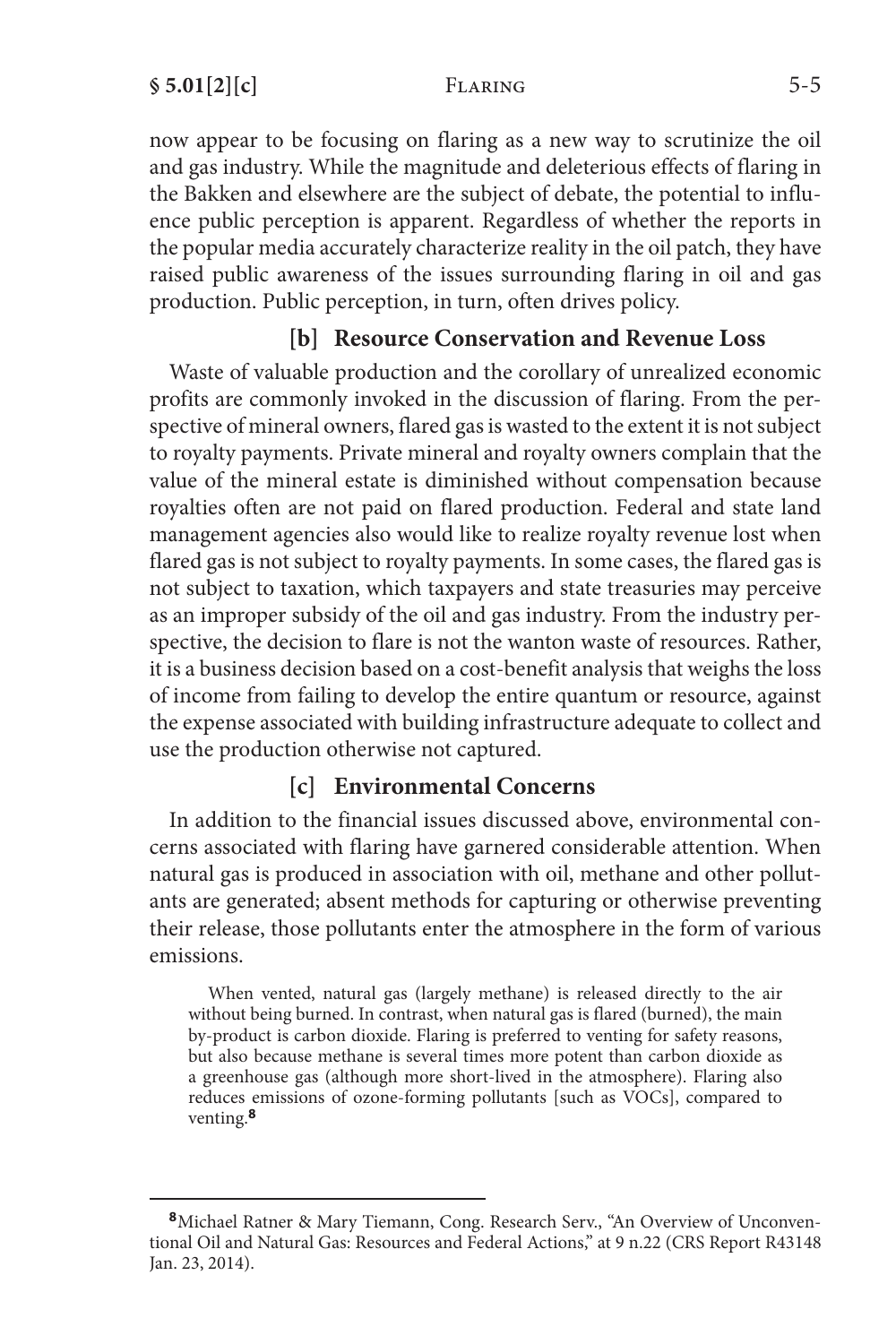However, the total GHG emissions from flaring remain substantial. In 2012, gas flaring in North Dakota produced about 4.5 million metric tons of CO<sub>2</sub>, roughly the equivalent to the annual emissions of a million cars on the road.**<sup>9</sup>** Additionally, flaring is never 100% efficient, leading to some emissions of VOCs that contribute to smog and are known to be carcinogenic. These concerns and others have prompted many environmental groups and regulators to call for action to reduce the amount of gas flared.

# **§ 5.02 Economics of Flaring**

#### **[1] Infrastructure**

Some argue that the primary cause of flaring is a lack of gas gathering, processing, and transporting infrastructure. "Natural gas occurs in geological formations in different ways: as a gas phase associated with crude oil, dissolved in the crude oil, or as a gas phase not associated with any significant crude oil."**<sup>10</sup>** In 2009, an estimated 22% of natural gas came from oil wells.**<sup>11</sup>** Once an oil well is completed, the various fluids coming out of the well must be separated.**12** When oil and gas do not separate naturally during production, processing is required.**<sup>13</sup>** Separating the gas and transporting and processing it require infrastructure.**<sup>14</sup>** Although direct investment in infrastructure has doubled since 2010, drilling and production have outpaced downstream support.**<sup>15</sup>** Nowhere is this argument more compelling than in the Bakken. According to a recent Associated Press report, "North Dakota drillers currently burn off, or flare, a record 36 percent of the gas because development of pipelines and processing facilities to capture it hasn't kept pace with oil drilling."**<sup>16</sup>**

Oil is the primary economic driver of development in many areas, making investment in gas gathering and distribution a lower priority. So long as there is potential for high-value production from resources that are

**<sup>11</sup>***Id.* at 16.

**<sup>12</sup>**"Oil Wells in the Eagle Ford Shale: Description of the Extraction Process," *Inside Climate News* (Feb. 16, 2014).

**<sup>13</sup>***See* Staff Report, *supra* note 10, at 21.

**<sup>14</sup>***See* IHS Global Inc., Report for the Am. Petroleum Inst., "Oil & Natural Gas Transportation & Storage Infrastructure: Status, Trends, & Economic Benefits," at 11 (Dec. 2013).

**<sup>15</sup>***Id.* at 16–17.

**<sup>16</sup>**James MacPherson, "Oil Companies Fight ND Plan to Slow Production," *Associated Press* (Apr. 22, 2014).

**<sup>9</sup>**Salmon & Logan, *supra* note 7, at 6.

**<sup>10</sup>**Staff Report, Fed. Energy Regulatory Comm'n, *Energy Primer: A Handbook of Energy Market Basics* 5 (July 2012).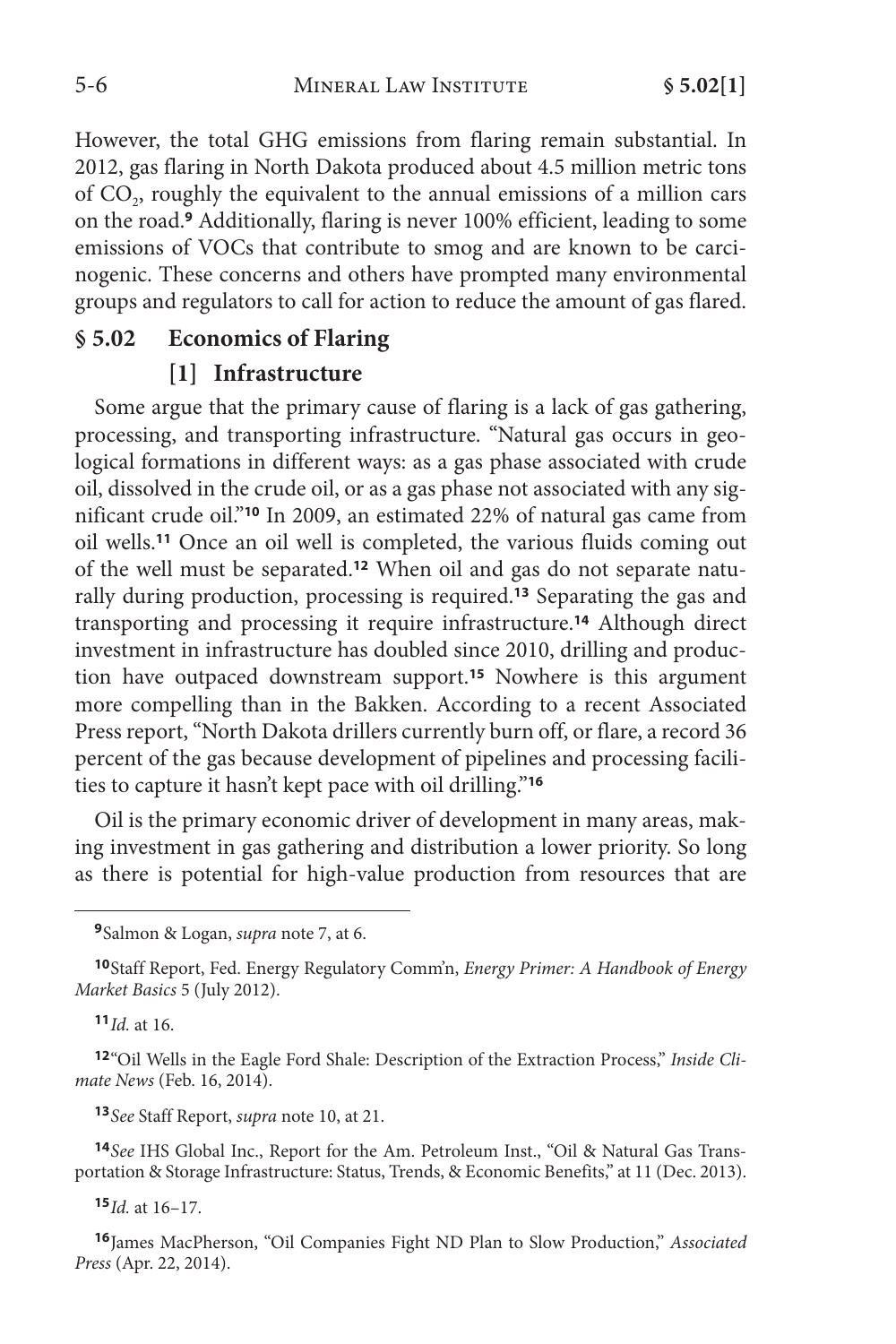easier to access and less expensive to develop, there would seem to be little incentive for operators to invest in gas-related infrastructure. This does not appear to be the case, however, as there is a recent trend toward significant investment in gathering and transportation infrastructure. For example, in 2012, over 2,400 miles of pipelines were built, most of which are used for gas gathering and transmission.**<sup>17</sup>** Thus, for reasons other than obvious business-oriented incentives, it seems industry players have declared their intention to invest large amounts of money to help the gas infrastructure catch up to the needs created by the rapid expansion of oil development. The North Dakota Petroleum Council (NDPC), an industry group representing hundreds of companies, has reported that companies are planning over \$1.7 billion in new infrastructure projects in North Dakota, including over 1,000 miles of gas gathering pipelines.**<sup>18</sup>**

Simply being hooked up to a gas gathering pipeline, however, often does not solve the problem. Roughly 29% of gas produced in the Bakken was flared in August 2013.**<sup>19</sup>** In that month, 16% of North Dakota's gas was flared from wells that were connected to a natural gas sales facility.**<sup>20</sup>** The North Dakota Pipeline Authority has identified three primary reasons for this: (1) inadequate line pressure caused by low pressure older wells, which do not have enough pressure to overcome the line pressure that exists when newer, high producing wells come online; (2) inadequate pipeline volume; and (3) frequent "pigging" of existing pipelines that is caused by precipitation of the natural gas liquids in the lines, reducing volume.**<sup>21</sup>** In order to improve gas capture, these issues with existing pipelines must be addressed along with the push to build new lines.

Gas processing capacity presents another area where infrastructure is underdeveloped to accommodate current production. Currently, there are 20 gas processing facilities operating in North Dakota, with a combined total capacity of 1,000 million cubic feet per day (Mmcfd).**<sup>22</sup>** Six new or

**<sup>22</sup>***Id.* at 12.

**<sup>17</sup>**N.D. Pipeline Auth. (NDPA), "North Dakota Natural Gas: A Detailed Look at Natural Gas Gathering," at 6 (Oct. 21, 2013).

**<sup>18</sup>***See* Presentation from NDPC Flaring Task Force, to N.D. Indus. Comm'n (Jan. 29, 2014), http://www.ndoil.org/image/cache/NDPC\_Flaring\_Task\_Force\_NDIC\_1-29-14\_ fnlv1.pdf.

**<sup>19</sup>**NDPA, *supra* note 17, at fig. 4.

**<sup>20</sup>***Id.* at 9.

**<sup>21</sup>***Id.* at 9–10.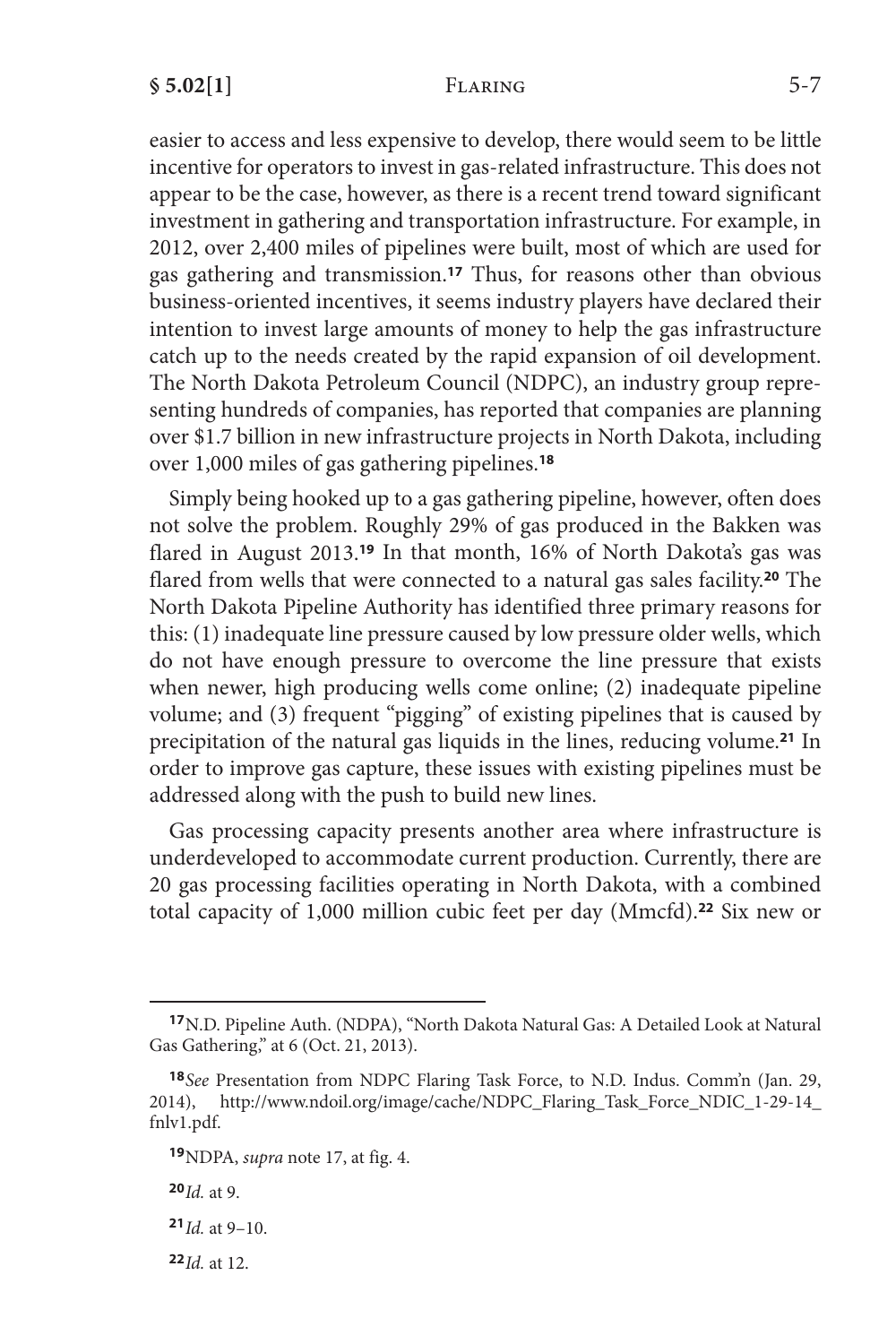expanded plants that are in the planning process and set to come on line in the next few years will add additional capacity of about 450 Mmcfd.**<sup>23</sup>**

### **[2] Alternatives to Flaring**

The planned improvement of existing infrastructure and the build-out of new gathering lines and processing facilities will help reduce the amount of stranded gas that needs to be flared, especially as the number of new oil wells begins to taper off. However, there will always be wells that are too remote or do not produce enough gas to justify the expense of connecting them to gathering pipelines. For this reason other alternatives to flaring are needed. Some alternatives to flaring gas from isolated wells include onsite electrical generation, local trucking to consumers, reinjection of gas underground to maintain reservoir pressure, or small-scale, portable compressed natural gas production.**<sup>24</sup>** Technological development is needed to make such alternative uses economically feasible, and their implementation depends on the specifics of the well location, but such advancements are necessary to reduce the amount of gas flared.

### **[3] Lost Revenue**

State and federal agencies may have an interest in capturing revenue from either lost royalties or taxes when gas is flared in the oil field. Imposing taxes or collecting royalties from flared gas can provide additional incentives for producers to find ways to use or sell gas instead of flaring it. Additionally, private mineral owners are interested in receiving royalty payments when gas from their mineral estates is flared. Some aspects of taxation, royalty revenue protection, and fee mineral ownership in the context of gas flaring are discussed below.

#### **[a] Tax Revenue**

In areas where oil is the primary economic driver for development, states may be less inclined to curb flaring in an attempt to increase the tax revenue base. In the short term, states are likely to favor development of highvalue oil production. On the other hand, state treasuries may cringe as they watch a valuable, potentially taxable resource literally go up in flames. State governments must carefully balance facilitating development and maintaining revenue generation.

**<sup>23</sup>***Id.*

**<sup>24</sup>***See* Clifford Krauss, "Applying Creativity to a Byproduct of Oil Drilling," *N.Y. Times* (Dec. 17, 2013).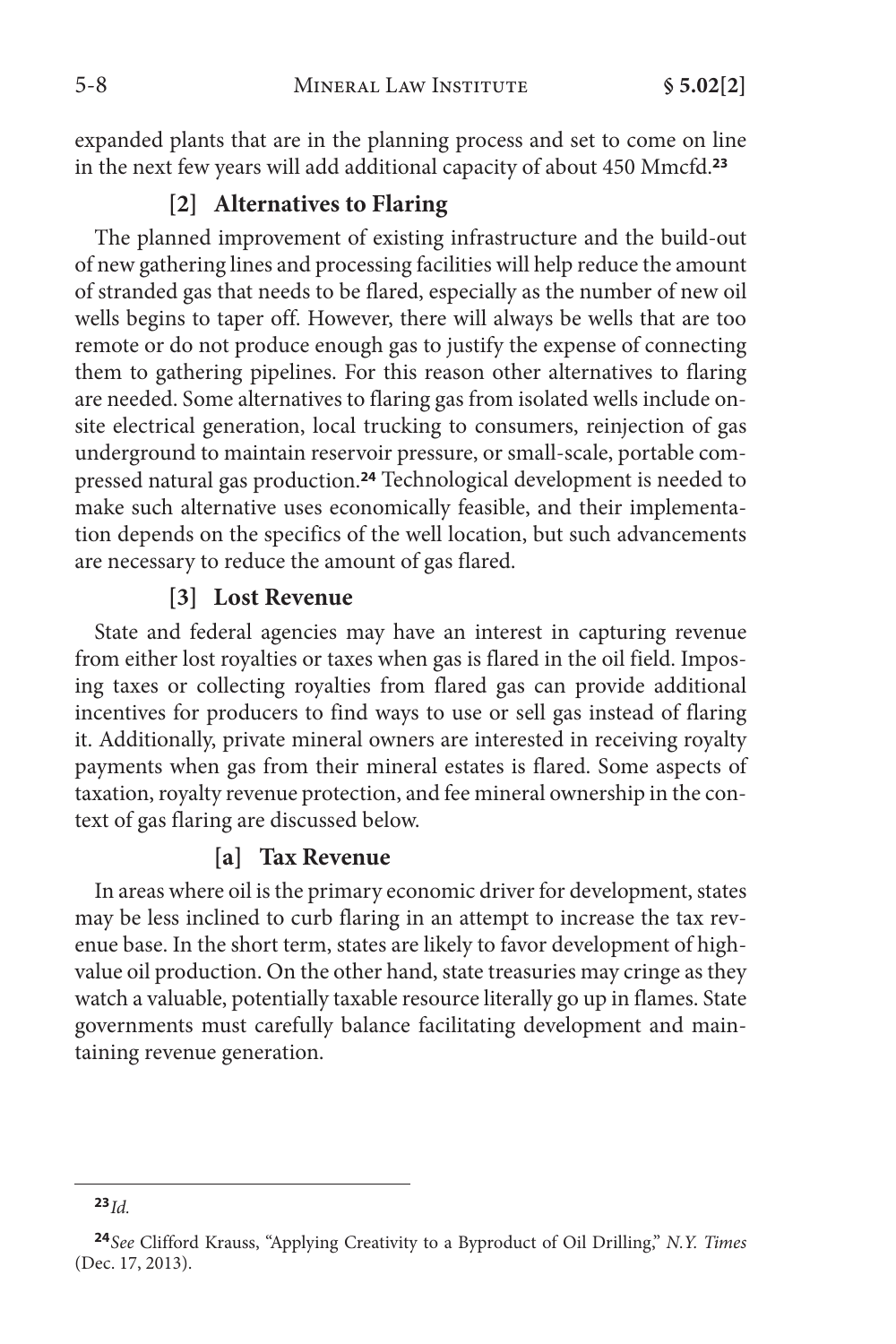States have taken differing approaches to taxation of flared gas. Some states provide exemptions from severance taxes for flared gas, including Kansas,**<sup>25</sup>** Louisiana,**<sup>26</sup>** Texas,**<sup>27</sup>** and Wyoming.**<sup>28</sup>**

Other states (notably, North Dakota), have taxation schemes in place for flared gas, but allow for exceptions. North Dakota permits gas to be flared from an oil well for one year after first production before subjecting the gas to tax.**29** However, if the operator can make a showing of economic infeasibility, the North Dakota Industrial Commission (NDIC) may exempt from taxation gas flared after the expiration of the one-year period.**<sup>30</sup>** In North Dakota, the exemption seems to be the default, as nearly all applications for exemption are granted,**<sup>31</sup>** drawing criticism from individuals and groups claiming that the state regulators are not enforcing the laws in a manner consistent with policy objectives.**<sup>32</sup>**

North Dakota has also shown a willingness to use tax incentives to reduce the amount of flaring in the state. For example, in 2013 the North Dakota legislature passed a bill creating tax incentives to encourage the use of natural gas that would otherwise be flared.**<sup>33</sup>** This law, which went into effect July 1, 2013, provides for a temporary exemption from gross production taxes for oil and gas wells that employ certain collection systems to avoid flaring. The exemption extends for a period of two years and 30 days from the time of first production.

**<sup>28</sup>***See* Wyo. Stat. Ann. § 39-14-205(j) ("[n]atural gas which is vented or flared under the authority of the [WOGCC] . . . is exempt from taxation").

**<sup>29</sup>***See* N.D. Cent. Code Ann. § 38-08-06.4.

**<sup>30</sup>***Id.* § 38-08-06.4(6).

**<sup>31</sup>***See* Salmon & Logan, *supra* note 7, at 6.

**<sup>32</sup>***Id. See also* Krauss, *supra* note 6.

**<sup>25</sup>***See* Kan. Stat. Ann. § 79-4217(b) ("The following shall be exempt from the tax imposed under this section: . . . The severance and production of gas which is . . . lawfully vented or flared . . . .").

**<sup>26</sup>***See* La. Rev. Stat. Ann. § 47:633(9)(e) ("[t]he tax shall not accrue on the severance of gas . . . . [w]hen produced from oil wells and vented or flared directly into the atmosphere, provided such gas is not otherwise sold").

**<sup>27</sup>***See* Tex. Tax Code Ann. § 201.053 ("[t]he [severance] tax imposed by this chapter does not apply to gas . . . produced from oil wells with oil and lawfully vented or flared").

**<sup>33</sup>***See* N.D. Cent. Code Ann. § 57-51-02.6. *See also* Memorandum from N.D. Office of State Tax Comm'r, to Oil & Gas Producers and Purchasers, "2013 Legislative Changes to Gross Production Tax and Oil Extraction Tax" (Aug. 2013).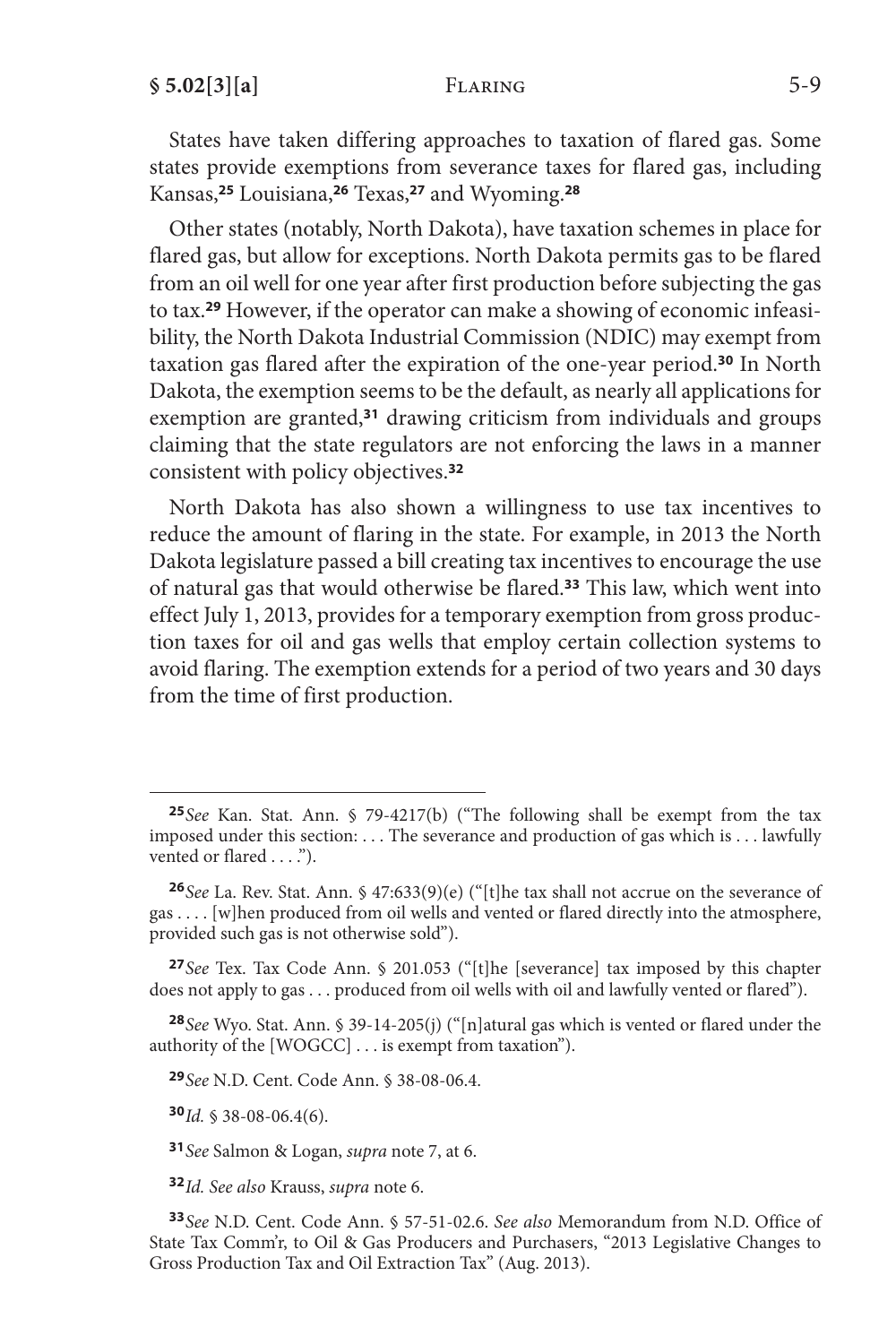### **[b] State Royalty Revenue**

The royalty obligations incurred by producers who flare gas on federal leases are governed by federal law. State requirements for royalty payment for flared gas on state mineral holdings vary. Not surprisingly, the states have adopted differing approaches to assessing royalties on flared gas, and state policies fall somewhere on the continuum between charging royalties for all gas flared on state leases (e.g., Texas) and charging no royalties for gas legally flared (e.g., Utah). Wyoming has recently adopted a flexible approach that falls somewhere in the middle. Under this new framework, the Wyoming Board of Land Commissioners (Board), as trustee for the beneficiaries of Wyoming State Lands production royalties, established new policies and procedures governing flaring (and venting) from state oil and gas lease lands.

Effective March 1, 2014, once the Wyoming Oil and Gas Conservation Commission (WOGCC) approves an application for flaring, "the [state oil and gas supervisor] will forward a copy of the approval to the [Wyoming Office of State Lands and Investments (OSLI)] for review regarding royalty-free disposition of the State's interest in the vented or flared gas."**<sup>34</sup>** The OSLI or the Board may set the matter for a hearing to determine whether it is "appropriate to assess royalty on the vented or flared gas."**<sup>35</sup>** Under Wyoming law, "the WOGCC cannot authorize venting or flaring that constitutes waste (as defined in Wyo. Stat. Ann. § 30-5-101(a)(i))."**<sup>36</sup>** According to OSLI,

The Board recognizes that although the WOGCC and the Board use the same statutory definition of waste, the determination made by each is intended for different purposes and is mutually exclusive in its application. The WOGCC venting or flaring determination does not preclude the Board's determination of waste in terms of an Owner/Operator's State of Wyoming Oil and Gas Lease.**<sup>37</sup>**

The Board will grant deference to WOGCC's determination that waste is not occurring; however, it "retains the authority to determine whether royalty should be assessed, and if it should, the appropriate royalty rate on gas being vented or flared."**<sup>38</sup>** In assessing royalties, the Board will take into consideration mitigating factors, including among others, the following: "volume and duration of venting or flaring, reasons for venting or flaring, current marketability of gas, efforts being made to bring gas to market,

- **<sup>34</sup>**OSLI, "Natural Gas Flaring Policy" (Mar. 1, 2014).
- **<sup>35</sup>***Id.*

**<sup>36</sup>***Id.*

**<sup>37</sup>***Id.*

**<sup>38</sup>***Id.*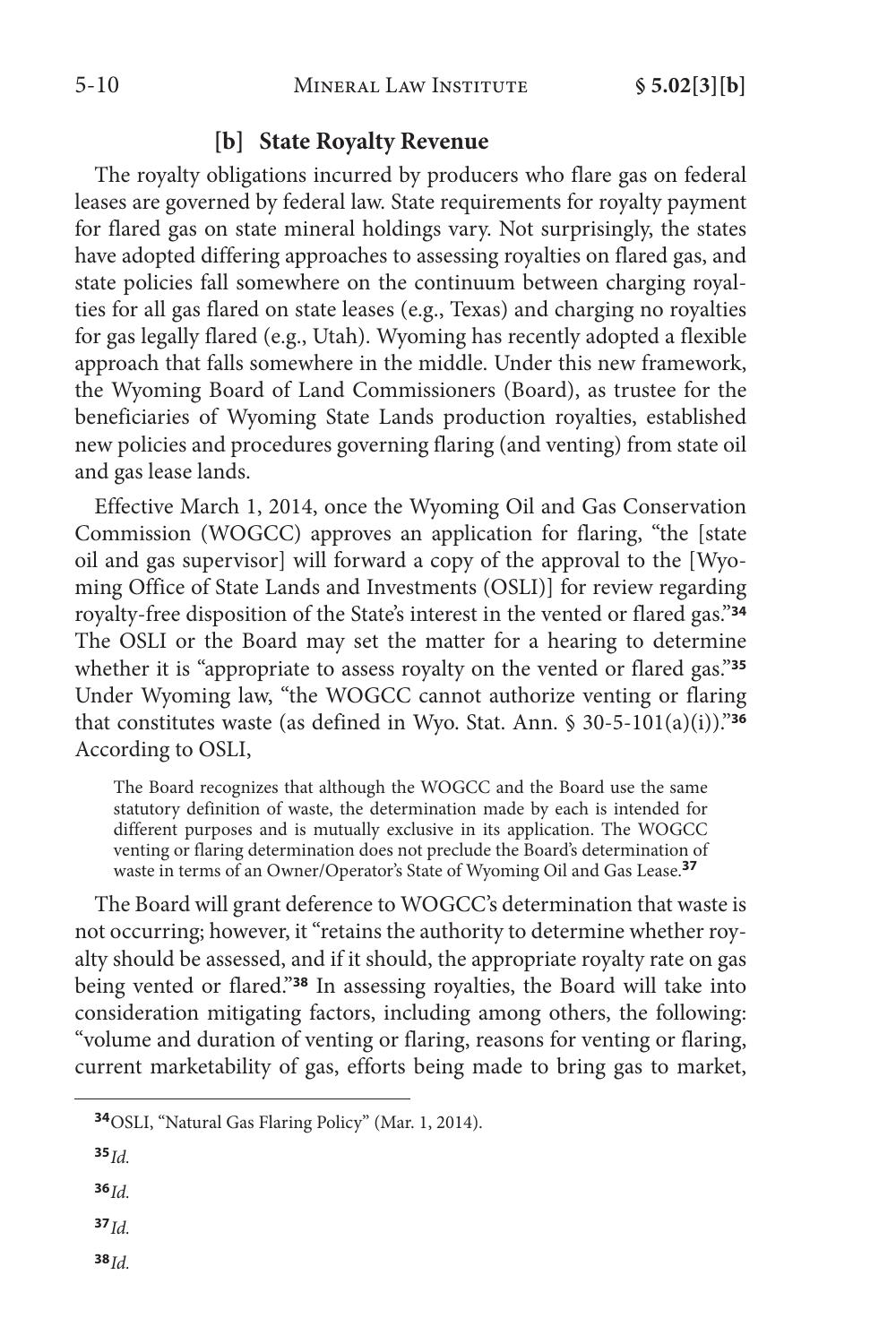development of infrastructure, and value of associated oil production."**<sup>39</sup>** Finally,

[i]f the Board determines that assessing royalty on gas being vented or flared is warranted to protect the interest of State beneficiaries, a downward royalty rate adjustment may be made in consideration of the mitigating factors brought before the Board during the hearing. The adjusted rate will be capped at the royalty rate of the underlying lease.**<sup>40</sup>**

# **[c] Royalty Owner Litigation**

A number of class action lawsuits have been filed against producers in North Dakota seeking damages for flared gas. The plaintiffs in these cases and the class members they are seeking to represent are mineral owners claiming that gas has been flared from their mineral estates in violation of state law. These cases currently are being litigated and it is not the intent of the authors to comment on the merits of the cases or the likelihood of the plaintiffs' success. This litigation is mentioned here only to highlight mineral owners as stakeholders in the discussion on gas flaring.

# **[d] Industry Initiatives**

Although often portrayed as the villains in the flaring drama, the oil and gas industry is taking an active role in the effort to reduce flaring, especially in areas like the Bakken, where oil development is occurring at a rapid rate and a high percentage of gas is being flared. Recently, an industry task force representing 500 companies developed a comprehensive plan to increase natural gas capture in the Bakken from 70% to 85% within two years, and to 90% in six years.**<sup>41</sup>** The group also concluded that as much as 95% of gas could be captured with the full engagement of state agencies, Indian tribes, and landowners. These improvements in gas capture are to be accomplished through self-prescribed practices to be implemented by the industry, primarily increased construction of gathering pipelines and processing plants along with implementation of operational recommendations.

# **§ 5.03 Flaring Regulation**

# **[1] Federal Regulation**

Although regulating oil and gas production is primarily the responsibility of the states, the federal government regulates many activities on federal lands that affect oil and gas development. The federal government, as a

**<sup>39</sup>***Id.*

**<sup>40</sup>***Id.*

**<sup>41</sup>**Press Release, N.D. Petroleum Council, "Industry to increase natural gas capture to 85 percent within two years and 90 percent in six years" (Jan. 29, 2014).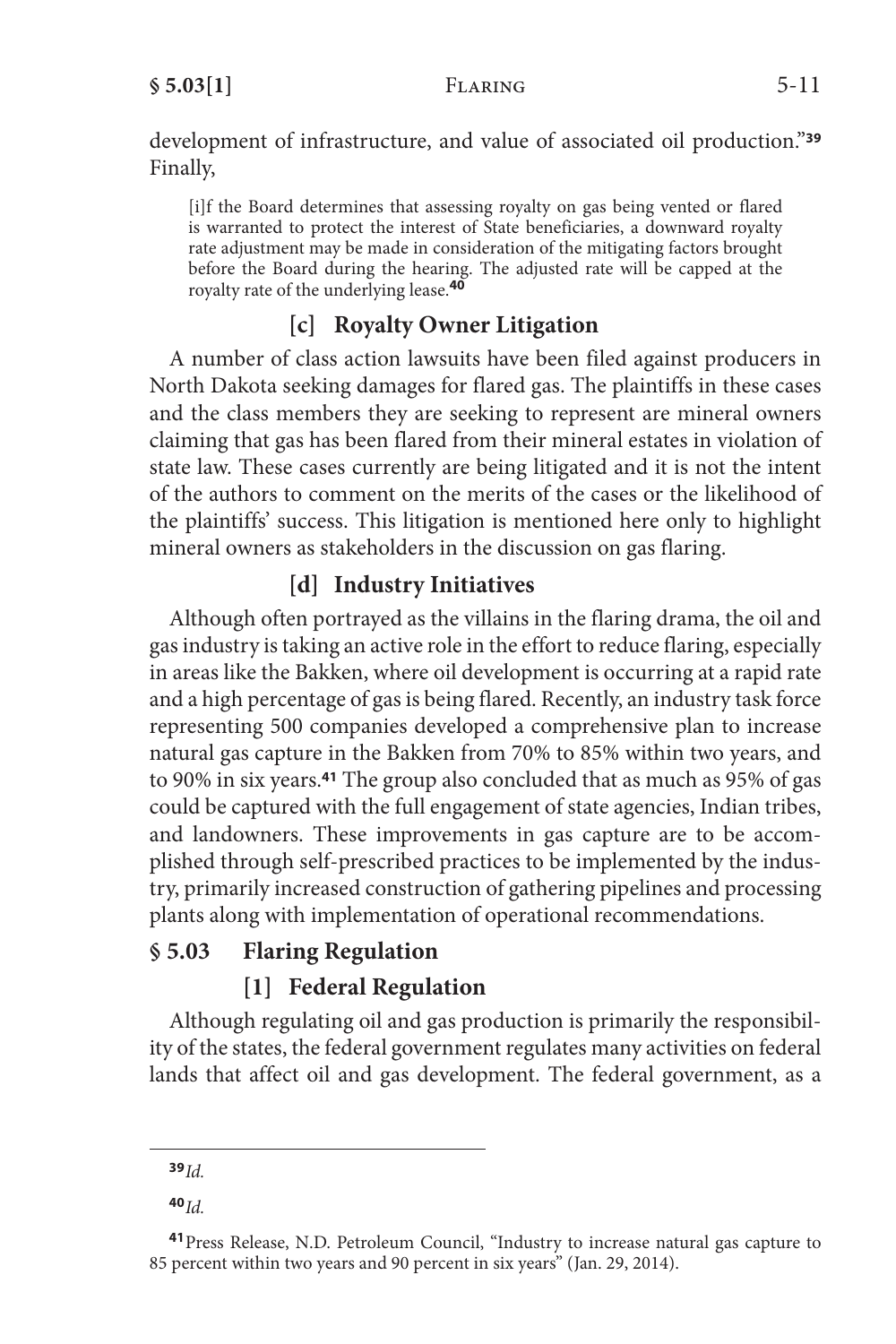major force affecting the industry, plays an important role in the conversation about flaring.

### **[a] Protecting Federal Revenue**

The U.S. Department of the Interior administers minerals on over 700 million acres of federal lands and 1.8 billion acres below offshore waters.**<sup>42</sup>** Over 15% of the United States' oil and gas is produced from lands managed by the federal government.**<sup>43</sup>** Revenue from production on federal lands accounts for one of the largest nontax sources of federal revenue.**<sup>44</sup>** Under the Mineral Leasing Act of 1920,**<sup>45</sup>** BLM is charged with protecting federal mineral interests from waste. Like producers on state and fee lands, oil producers on federal lands will flare associated gas when there is no economical way to put the gas to beneficial use or get the gas to market.**<sup>46</sup>** Given the amount of gas produced on federal lands, BLM is understandably interested in avoiding unnecessary losses of revenue due to gas flared that would otherwise be subject to royalty payments.**<sup>47</sup>**

The amount of revenue lost by the federal government due to routine flaring of associated gas on federal leases is not known. A 2010 U.S. Government Accountability Office (GAO) report estimated that reducing vented or flared gas on onshore federal leases by 40% could increase federal royalty payments by about \$23 million annually.**<sup>48</sup>** While this figure has been used in the debate over oil field flaring, the study was actually much broader and included EPA estimates of flared and vented gas from a number of sources including gas well completions, pneumatic devices, condensate storage tanks, and dehydrators. Regardless of the actual amount of lost revenue due to flaring from oil wells, there is a perception that BLM could be doing more to fulfill its charge to minimize waste of natural resources.

**<sup>43</sup>**Marc Humphries, Cong. Research Serv., "U.S. Crude Oil and Natural Gas Production in Federal and Non-Federal Areas," at tbl. 2 (CRS Report R42432 Apr. 10, 2014).

**<sup>44</sup>***See* GAO, *supra* note 42, at 6.

**<sup>45</sup>**30 U.S.C. §§ 181–263.

**<sup>46</sup>***See* Rife Oil Props., Inc., 131 IBLA 357, GFS(O&G) 4(1995) ("regulations provide that the operator shall put into marketable condition 'if economically feasible' all oil, gas, and other hydrocarbon substances produced from the lease" (quoting 43 C.F.R. § 3162.7-1(a))).

**<sup>47</sup>***See* Erika Z. Enger, "Current Issues in Oil & Gas Exploration and Production on Public Lands," *Public Land Law, Regulation, and Management* 6-1, 6-5 (Rocky Mt. Min. L. Fdn. 2014).

**<sup>48</sup>**GAO, "Federal Oil and Gas Leases: Opportunities Exist to Capture Vented and Flared Natural Gas, Which Would Increase Royalty Payments and Reduce Greenhouse Gases," at 24–25 (GAO-11-34 Oct. 29, 2010).

**<sup>42</sup>**U.S. Gov't Accountability Office (GAO), "Mineral Resources: Mineral Volume, Value, and Revenue" (GAO-13-45R Nov. 15, 2012).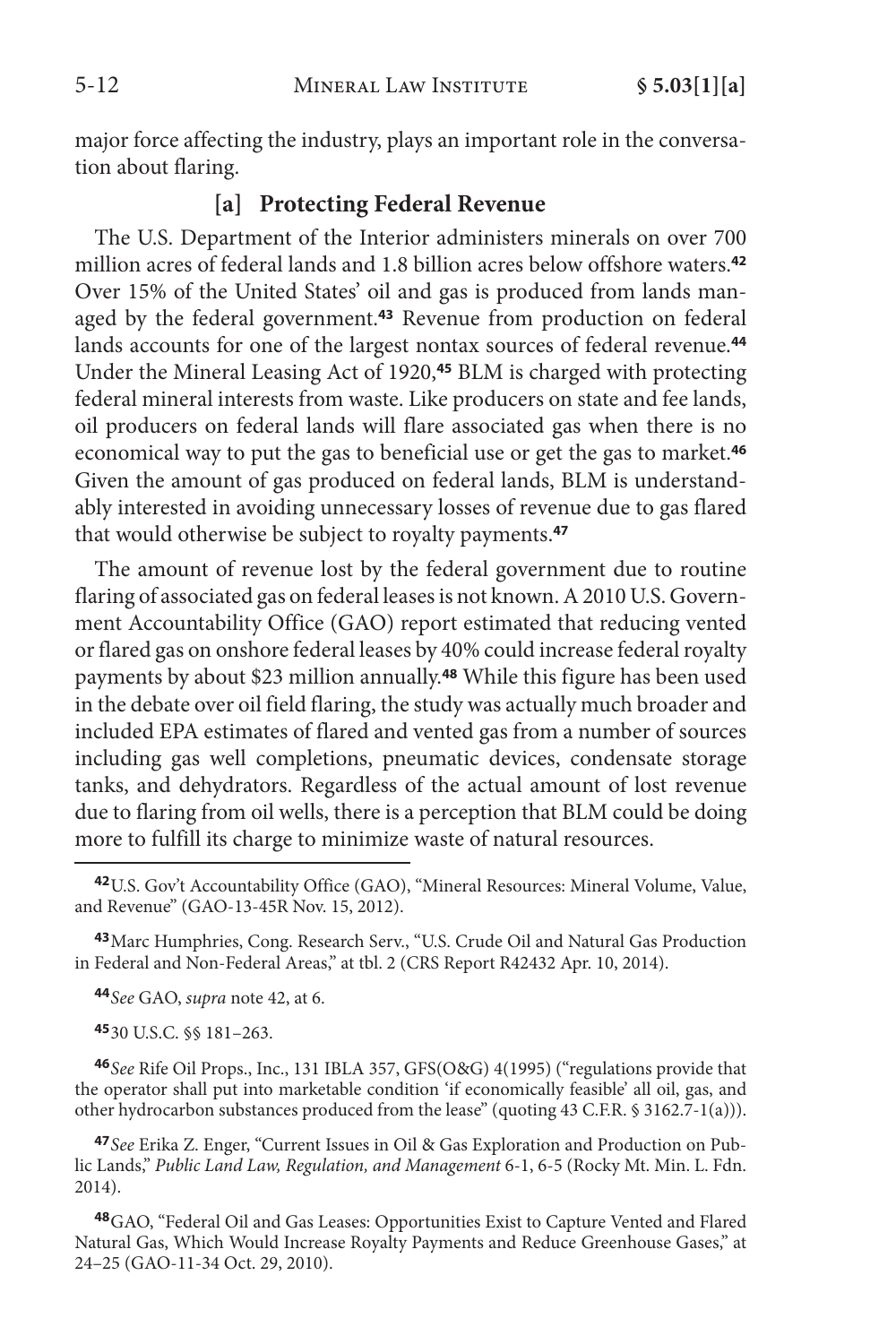Under the current regulations, lessees or operators on federal leases are allowed to vent or flare gas without paying royalties in temporary emergency situations; during well purging and evaluation tests (for up to 24 hours); and during initial well production tests (not exceeding 30 days or the production of 50 Mmcf, whichever occurs first).**<sup>49</sup>** Additionally, no royalty obligation accrues for gas that is vented or flared from an oil well with prior BLM approval.**<sup>50</sup>** In order to obtain such approval, the producer or lessee must submit an application showing that the flaring or venting is justified. Such application must be supported by either:

(1) an evaluation report supported by engineering, geologic, and economic data which demonstrates . . . that the expenditures necessary to market or beneficially use such gas are not economically justified and that conservation of the gas, if required, would lead to the premature abandonment of recoverable oil reserves and ultimately to a greater loss of equivalent energy than would be recovered if the venting or flaring were permitted to continue or (2) an action plan that will eliminate venting or flaring of the gas within 1 year from the date of application.**<sup>51</sup>**

BLM currently is in the process of developing a new Onshore Oil and Gas Order to set standards to reduce the waste of flared gas and to designate appropriate beneficial uses.**<sup>52</sup>** The rulemaking is expected to focus on methods and means to limit waste from the venting and flaring of gas on federal and Indian lands. While it is too early to predict what the new rule, if any is promulgated, would look like, BLM has clearly indicated that reduction of flaring and venting is a priority.

# **[b] Reducing Regulatory Hurdles**

Another federal approach to reducing flaring that is being considered is to reduce the regulatory obstacles that impede development of gas gathering and transmission infrastructure. This approach is being explored in both the legislative and regulatory contexts. The Natural Gas Gathering Enhancement Act (NGGEA) has been introduced in the U.S. Senate,**<sup>53</sup>** and a companion bill has been introduced in the House.**<sup>54</sup>** Among other things,

**<sup>50</sup>***Id.* § I.

**<sup>51</sup>***Id.* § IV.B.

**<sup>53</sup>**NGGEA, S. 2112, 113th Cong. (2014).

**<sup>54</sup>**NGGEA, H.R. 4293, 113th Cong. (2014).

**<sup>49</sup>***See* NTL-4A, "Royalty or Compensation for Oil and Gas Lost," at § III.C (Jan. 1, 1980).

**<sup>52</sup>***See* Bicameral Task Force on Climate Change, U.S. Cong., "Implementing the President's Climate Action Plan: U.S. Department of the Interior," at 9 (Dec. 19, 2013). *See also* Unified Agenda 1004-AE14, "Onshore Oil and Gas Order 9: Waste Prevention and Use of Produced Oil and Gas for Beneficial Purposes," http://federalregister.gov/r/1004-AE14.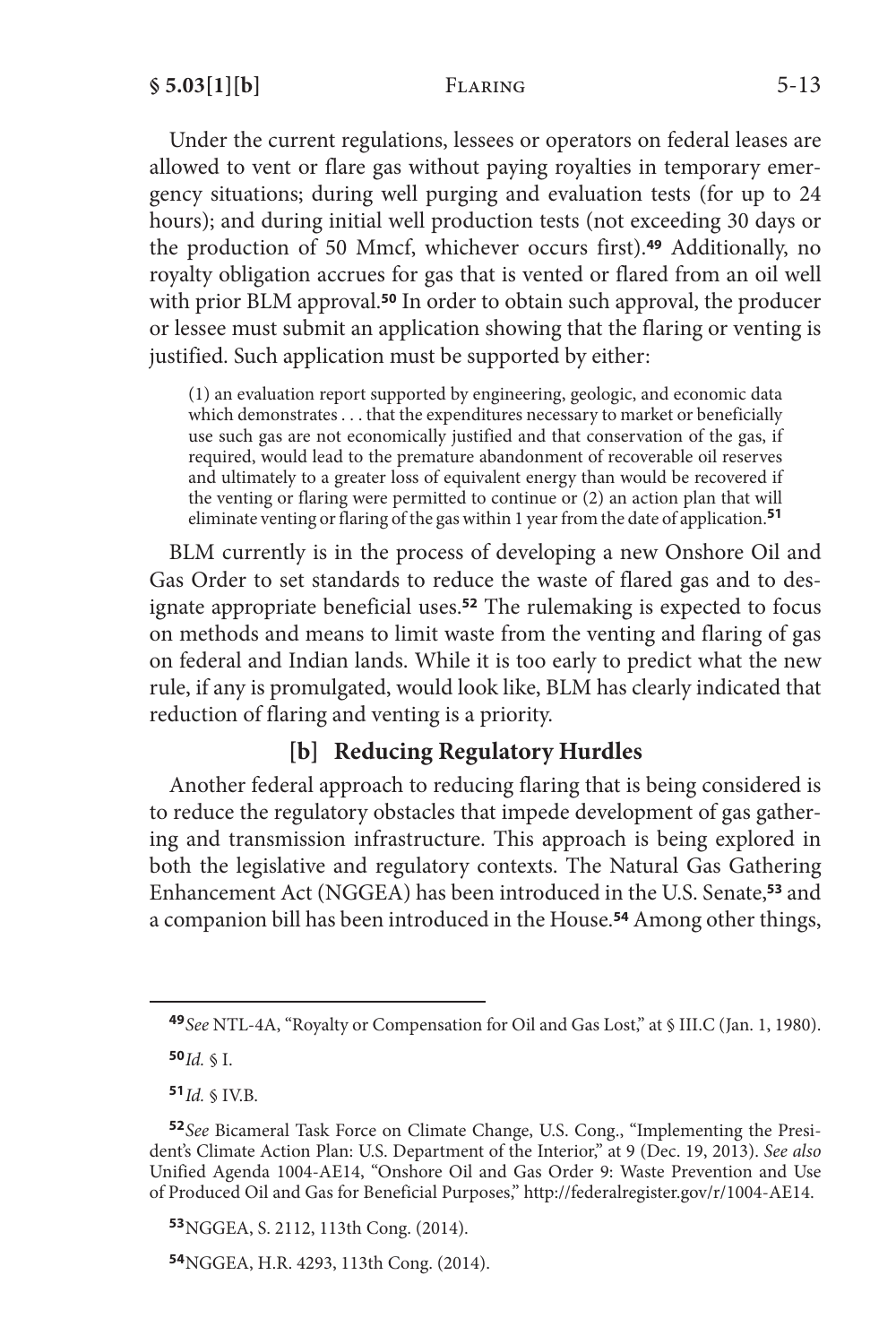NGGEA would amend the Energy Policy Act of 2005**<sup>55</sup>** by adding a new section to categorically exclude from the National Environmental Policy Act of 1969**<sup>56</sup>** rights-of-way issued for gas gathering lines on certain federal lands.**57** NGGEA would also expedite the process of obtaining rights-ofway for such pipelines.**<sup>58</sup>** According to a sponsor of the Senate bill, "[the] bill will reduce unnecessary flaring and help energy companies safely capture and sell more natural gas. It's a win for state and federal budgets and our environment."**<sup>59</sup>** According to another sponsor, the bill would help North Dakota achieve its goal of reducing flaring by over 60% in the next six years.**<sup>60</sup>**

On the executive side, the President's Climate Action Plan discusses the need to improve federal permitting for infrastructure, which would reduce venting and flaring of natural gas.**<sup>61</sup>** As part of this initiative, the interagency Bakken Federal Executive Group, representing a dozen federal agencies, has been given the task of finding ways to address some of the obstacles facing infrastructure development in the Bakken.**<sup>62</sup>**

# **[2] State Regulation**

As with taxation of flared gas, states have adopted differing approaches to regulating flaring within their respective jurisdictions. Included here are summaries of some states' regulations with regard to flaring. These states, while focused on the Rocky Mountain region and adjacent areas, represent a sampling of policy and regulatory approaches ranging from more permissive to more restrictive. The regulation of flaring is currently being reevaluated in a number of jurisdictions and the summaries below include some discussion about proposed, as well as current regulatory frameworks.

**<sup>58</sup>***See* NGGEA §§ 5–6.

**<sup>59</sup>**News Release, Press Office for U.S. Senator John Barrasso, "Senators Introduce Bill to Reduce Natural Gas Flaring" (Mar. 12, 2014).

**<sup>60</sup>***Id.*

**<sup>61</sup>***See* Exec. Office of the President, "The President's Climate Action Plan" (June 2013). *See also* Exec. Order No. 13604, 77 Fed. Reg. 18,887 (Mar. 22, 2012).

**<sup>62</sup>***See* Press Release, DOI, "Interagency Team on Bakken Continues Progress to Advance Oil and Gas Permitting and Production" (June 6, 2013).

**<sup>55</sup>**Pub. L. No. 109-58, 119 Stat. 594.

**<sup>56</sup>**42 U.S.C. §§ 4321–4347.

**<sup>57</sup>***See* NGGEA § 4.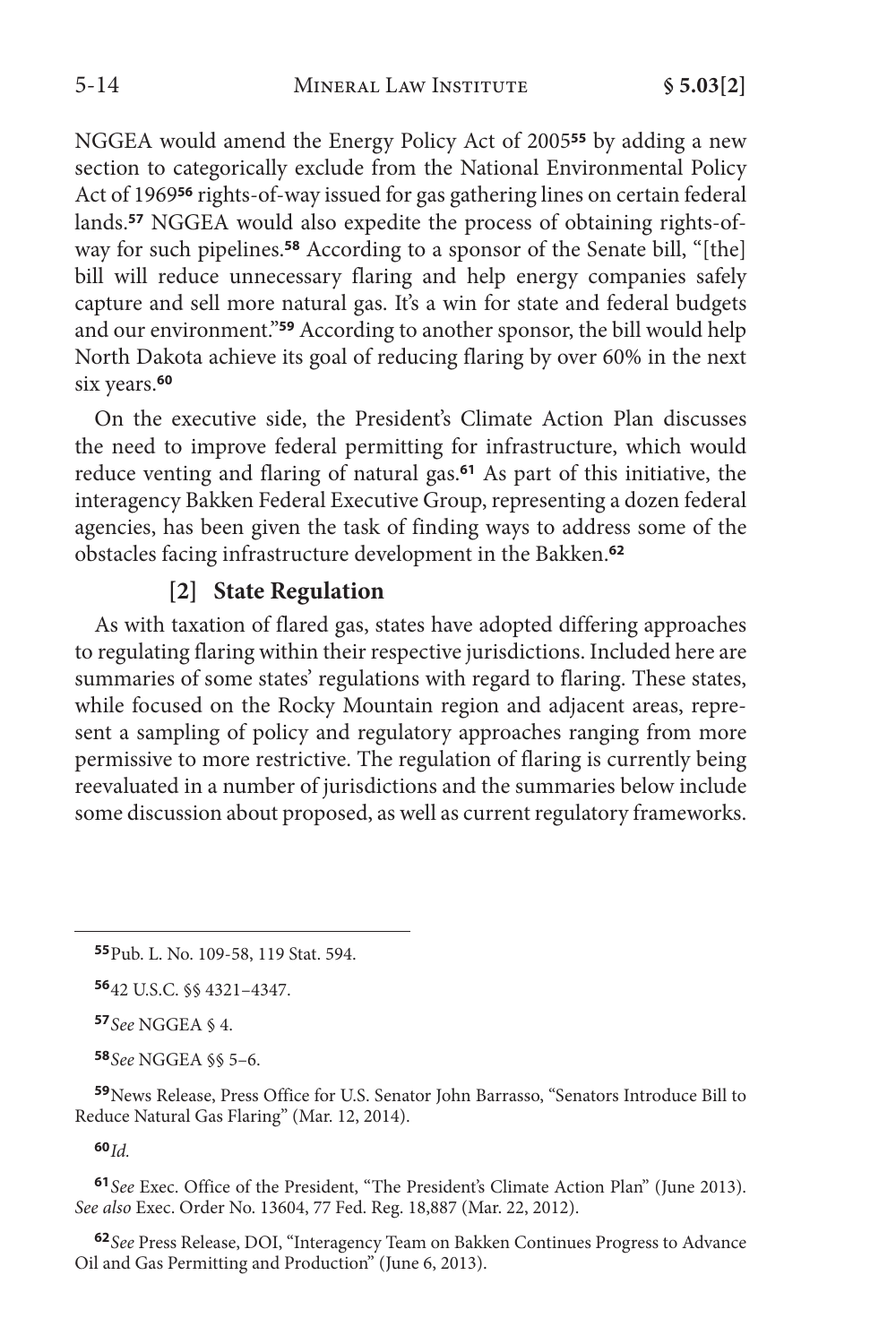#### **[a] Colorado**

Colorado has taken one of the more restrictive approaches to flaring. Under regulations promulgated by the Colorado Oil and Gas Conservation Commission (COGCC), unnecessary or excessive flaring of gas is prohibited.**<sup>63</sup>** Under this rule, gas may only be flared after notice has been given and approval obtained from the COGCC Director, except during an upset condition, well maintenance, well stimulation flowback, purging operation, or productivity test.**<sup>64</sup>** Additionally, notice to local emergency dispatch or the local governmental designee is required prior to, or in no event more than two hours after the flaring occurs.**<sup>65</sup>**

#### **[b] North Dakota**

North Dakota currently allows gas produced with crude oil from an oil well to be flared for one year from the date of first production.**<sup>66</sup>** After this one-year period, the flaring must cease and the well must be either: (1) capped; (2) connected to a gas gathering pipeline; (3) equipped with an electrical generator that uses at least 75% of the gas from the well; (4) equipped with a system to compress the gas to liquid for various beneficial uses; or (5) equipped with other approved value-added processes that reduce the volume or intensity of the flare by more than 60%.**<sup>67</sup>**

For wells operated in violation of the statute, the producer is required to pay royalties to the mineral owner and gross production tax on the flared gas to the state.**<sup>68</sup>** However, producers may obtain an exemption from these restrictions by showing to the satisfaction of the NDIC that connecting the well to a natural gas gathering pipeline or equipping the well with other equipment as required by the statute is economically infeasible.**<sup>69</sup>** For purposes of the statute, connecting a well to a gathering pipeline is economically infeasible if the costs of connecting the well to the line and operating the connecting facilities during the life of the well "are greater than the amount of money the operator is likely to receive for the gas, less production taxes and royalties . . . ."**<sup>70</sup>**

- **<sup>64</sup>***Id.* § 404-1:912(b).
- **<sup>65</sup>***Id.* § 404-1:912(e).
- **<sup>66</sup>**N.D. Cent. Code Ann. § 38-08-06.4(1).
- **<sup>67</sup>***Id.* § 38-08-06.4(2).
- **<sup>68</sup>***Id.* § 38-08-06.4(4).
- **<sup>69</sup>***Id.* § 38-08-06.4(6).
- **<sup>70</sup>**N.D. Admin. Code § 43-02-03-60.2.

**<sup>63</sup>**2 Colo. Code Regs. § 404-1:912(a).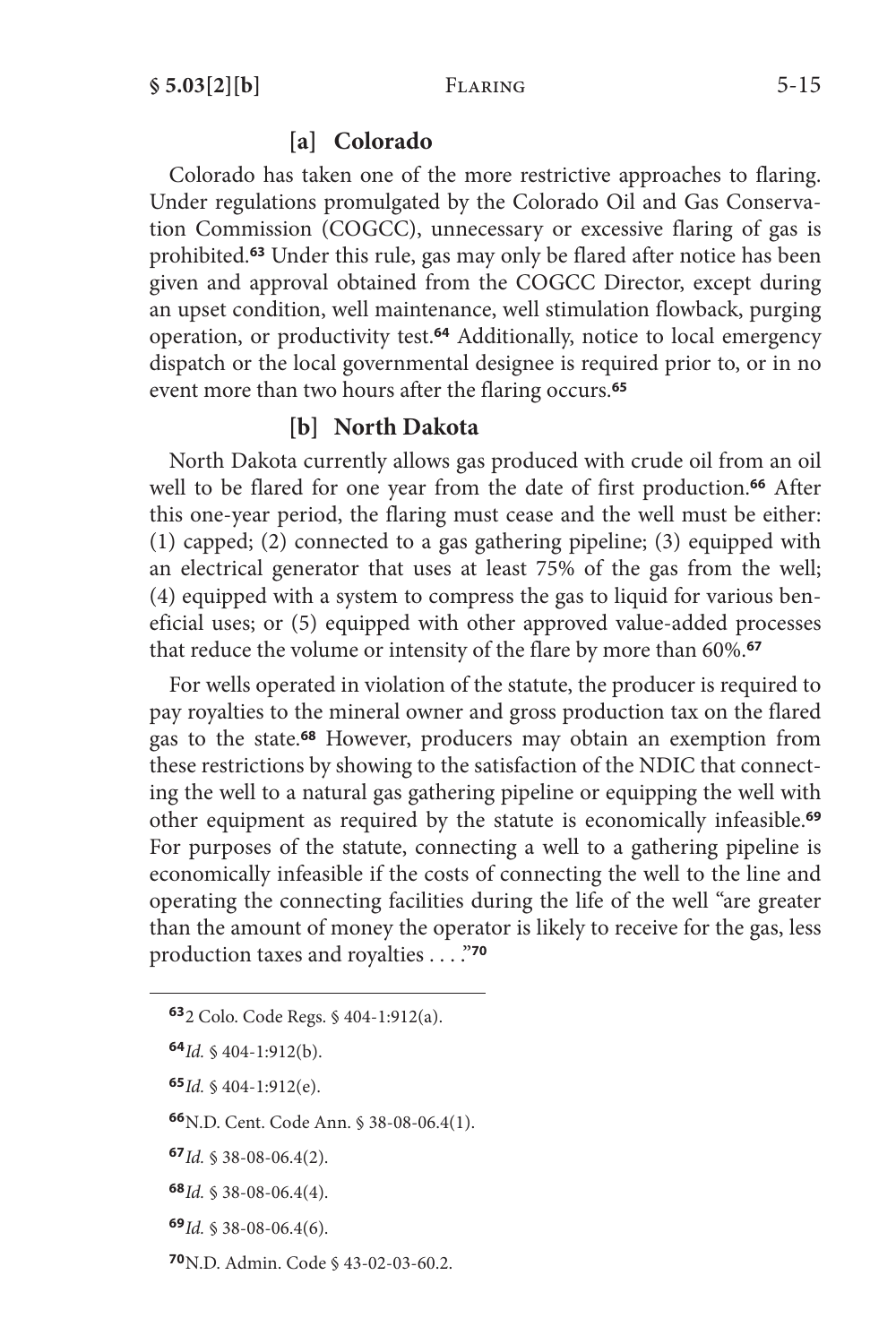#### **[c] Texas**

The Texas Natural Resources Code defines waste to include, inter alia, operation of any oil well with inefficient gas to oil ratio; allowing any natural gas well to burn wastefully; and allowing escape of gas into the open air.**<sup>71</sup>** The Texas Railroad Commission (RRC), through authority granted by the Texas legislature, administers and enforces rules promulgated to regulate the oil and gas industry.**<sup>72</sup>** The RRC allows operators to flare gas for up to 10 days before a well is completed.**73** The RRC also "may administratively grant or renew an exception to . . . allow additional releases of gas if the operator of a well or production facility presents information to show the necessity for the release."**<sup>74</sup>**

The following circumstances may meet the requirement for establishing necessity under the regulations: workover operations (including perforating, stimulating, well maintenance, and repair); unloading excess formation fluid buildup; release of low-pressure gas that would not otherwise be used or sold due to mechanical, physical, or economic impracticability; lack of a pipeline or market; or avoiding reduced ultimate recovery.**<sup>75</sup>**

Finally, the RRC may administratively grant an exception permit to flare gas for a period of 180 days.**<sup>76</sup>** In such instances, the request for exception must be accompanied by the requisite fee imposed elsewhere in the regulations;**<sup>77</sup>** the period of exception may not exceed 180 days;**<sup>78</sup>** the exception cannot be applied to volumes of gas less than or equal to 50 thousand cubic feet (mcf) of hydrocarbon gas per day;**<sup>79</sup>** requests for exceptions in excess of 180 days or for volumes of gas in excess of 50 mcf per day will be granted only pursuant to a final order from the RRC;**<sup>80</sup>** facsimile requests may be submitted only to cover cases of an operating

**<sup>73</sup>**16 Tex. Admin. Code § 3.32(f)(1)(A).

**<sup>74</sup>***Id.* § 3.32(f)(2).

**<sup>75</sup>***Id.* § 3.32(f)(2)(A)–(E).

**<sup>76</sup>***Id.* § 3.32(h).

**<sup>77</sup>***Id.* § 3.32(h)(1) (citing *id.* § 3.78(b)(5)).

**<sup>78</sup>***Id.* § 3.32(h)(2).

**<sup>79</sup>***Id.* § 3.32(h)(3).

**<sup>80</sup>***Id.* § 3.32(h)(4).

**<sup>71</sup>**Tex. Nat. Res. Code Ann. § 85.046(a)(1), (4), (9).

**<sup>72</sup>**The Texas Supreme Court has consistently upheld RRC's authority to prevent waste by regulating flaring. *See* Railroad Comm'n v. Shell Oil Co., 206 S.W.2d 235, 241 (Tex. 1947); Railroad Comm'n v. Sterling Oil & Refining Co., 218 S.W.2d 415, 418 (Tex. 1949).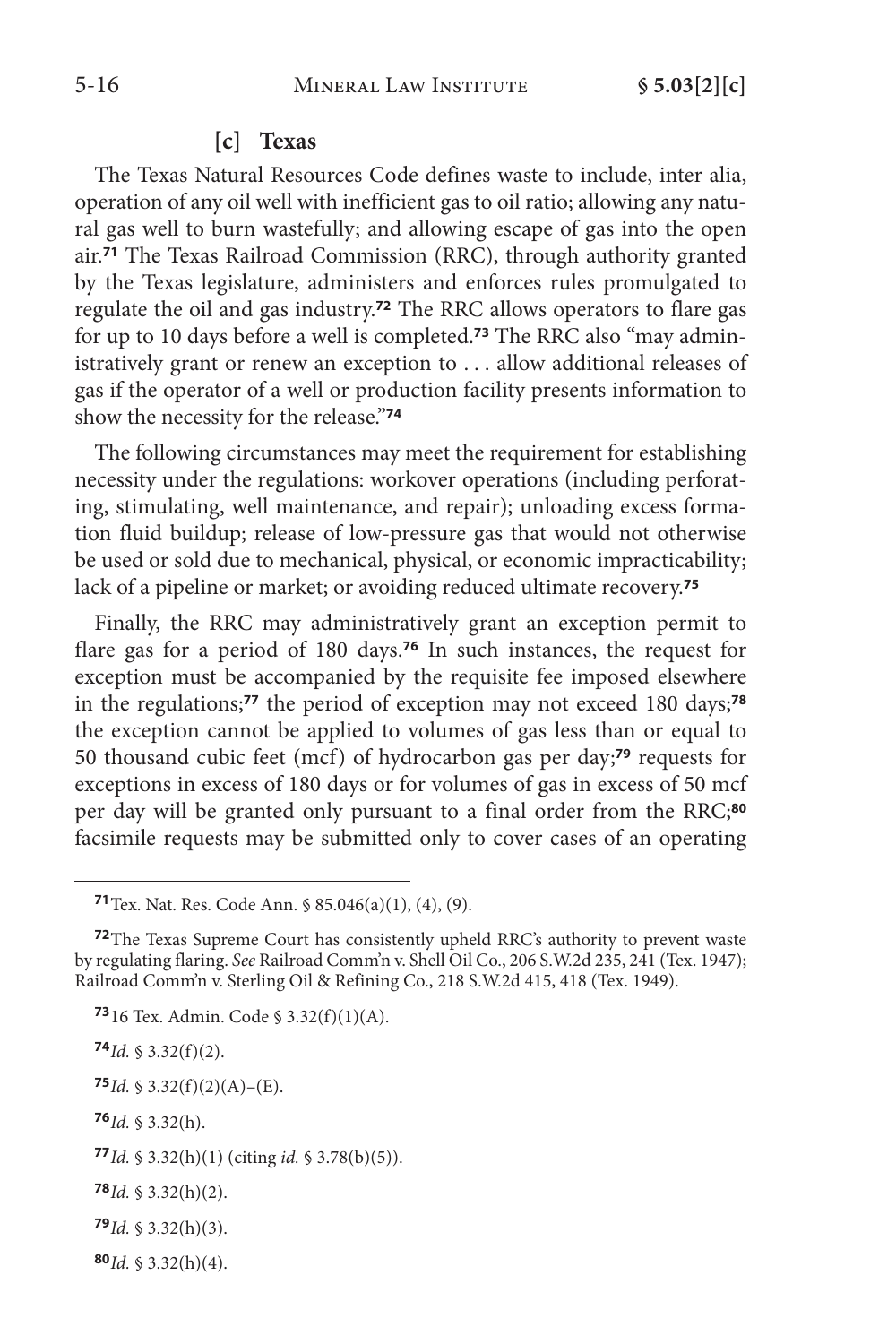emergency or other unplanned condition, provided the original signed request is submitted along with the required fee within three working days of the initial facsimile request;**<sup>81</sup>** and exceptions are granted to the operator, and are not transferable upon change of operator.**<sup>82</sup>**

# **[d] Utah**

Utah's Oil and Gas Conservation Act**83** governs oil and gas development in the state. According to legislative authority granted to it by the Act, the Board of Oil, Gas and Mining (Board) acts as the adjudicative and rulemaking body and delegates oversight responsibility for operations related to the production of oil and gas, including flaring, to the Division of Oil, Gas and Mining (Division).**<sup>84</sup>** Pursuant to rules and regulations so promulgated and enforced, operators in Utah may flare produced gas without approval, under certain circumstances.**<sup>85</sup>** No approval is required to flare up to 1,800 mcf of oil well gas from an individual well, on a monthly basis.**<sup>86</sup>** While conducting certain testing as required elsewhere in the regulations, an operator also may flare all produced oil well gas necessary to conduct the test,**<sup>87</sup>** so long as no gas is flared that is not necessary to conduct the test, and flaring does not continue beyond the time allowed for testing.**<sup>88</sup>** Subsequent to the first calendar month immediately following the time allowed for the initial test described above, an operator may flare up to 3,000 mcf of oil well gas without approval.**<sup>89</sup>**

Unavoidable or short-term flaring may occur, without approval, for wells prior to testing and completion,**<sup>90</sup>** but such flaring is permitted only under the same conditions as those imposed once a well is completed and gas is being transported or marketed.**<sup>91</sup>** These conditions include flaring from a well during line failures, equipment malfunctions, and other emergencies

**<sup>83</sup>**Utah Code Ann. §§ 40-6-1 to -19.

**<sup>84</sup>***See id. See also* Utah Admin. Code r. 649-3-20.

**<sup>85</sup>**Utah Admin. Code r. 649-3-20(1).

**<sup>86</sup>***Id.* r. 649-3-20(1.1).

**<sup>87</sup>***Id.* r. 649-3-20(1.2)–(1.2.1).

**<sup>88</sup>***Id.*

**<sup>89</sup>***Id.* r. 649-3-20(1.3).

**<sup>90</sup>***Id.* r. 649-3-20(1.4).

**<sup>91</sup>***Id.* r. 649-3-20(4).

**<sup>81</sup>***Id.* § 3.32(h)(5).

**<sup>82</sup>***Id.* § 3.32(h)(6)–(7). New operators may apply for new exceptions during a 90-day review period. *Id.* § 3.32(h)(7).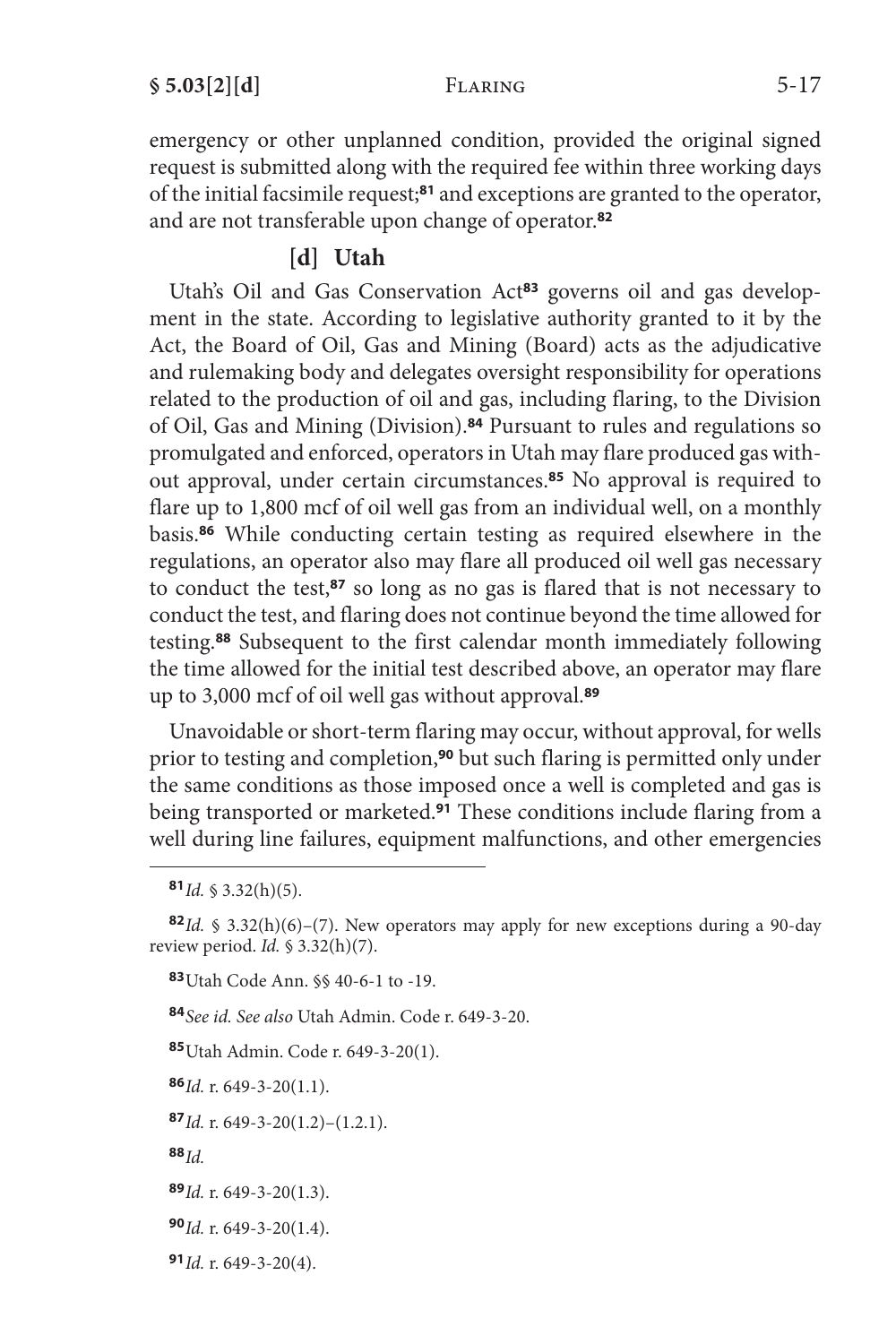when shutting in or restricting production would cause waste or adversely impact the well or reservoir.**<sup>92</sup>** If flaring occurs in such cases, the operator must immediately notify the Division in the manner provided elsewhere in the regulations,**<sup>93</sup>** and the Division will determine whether the flaring is justified, and specify conditions of approval, if necessary.**<sup>94</sup>** Gas also may be flared after a well is completed, during well purging or evaluation tests that do not exceed a period of 24 hours or a maximum of 144 hours per month; subsequent written notice must be provided to the Division in all such cases.**<sup>95</sup>**

Should an operator require flaring an amount of produced gas greater than permitted by the foregoing rules, the operator must submit a request for agency action (Request) to the Board for consideration as a formal matter on the Board docket.**<sup>96</sup>** The Request made under these regulations should include the following: a statement of reasons justifying the flaring; a description of production test results; chemical analysis of the produced gas; estimated oil and gas reserves; description of the reinjection potential or alternative for disposing of produced gas; a description of the amount of gas used in lease operations; economic evaluation that supports the operator's conclusion that conservation is not economically feasible, including engineering and/or geological data pertaining to all well production, not only limited to gas production; and any information otherwise relevant to determining whether marketing or conserving the produced gas is economically practical.**<sup>97</sup>**

Upon review of a Request to approve flaring, the Board may grant the request, restrict production until the gas may be beneficially used, or take such other action the Board deems appropriate.**<sup>98</sup>** The Board may exercise discretion in implementing additional enforcement measures in circumstances of flaring not otherwise addressed by the regulations.**<sup>99</sup>**

**<sup>96</sup>***Id.* r. 649-3-20(5).

- **<sup>98</sup>***Id.* r. 649-3-20(6)–(6.3).
- **<sup>99</sup>***Id.* r. 649-3-20(6.3)–(7).

**<sup>92</sup>***Id.* r. 649-3-20(4.2).

**<sup>93</sup>***Id.* r. 649-3-20(4.3).

**<sup>94</sup>***Id.* r. 649-3-20(4.4).

**<sup>95</sup>***Id.* r. 649-3-20(4.5)–(4.6).

**<sup>97</sup>***Id.* r. 649-3-20(5.1)–(5.8).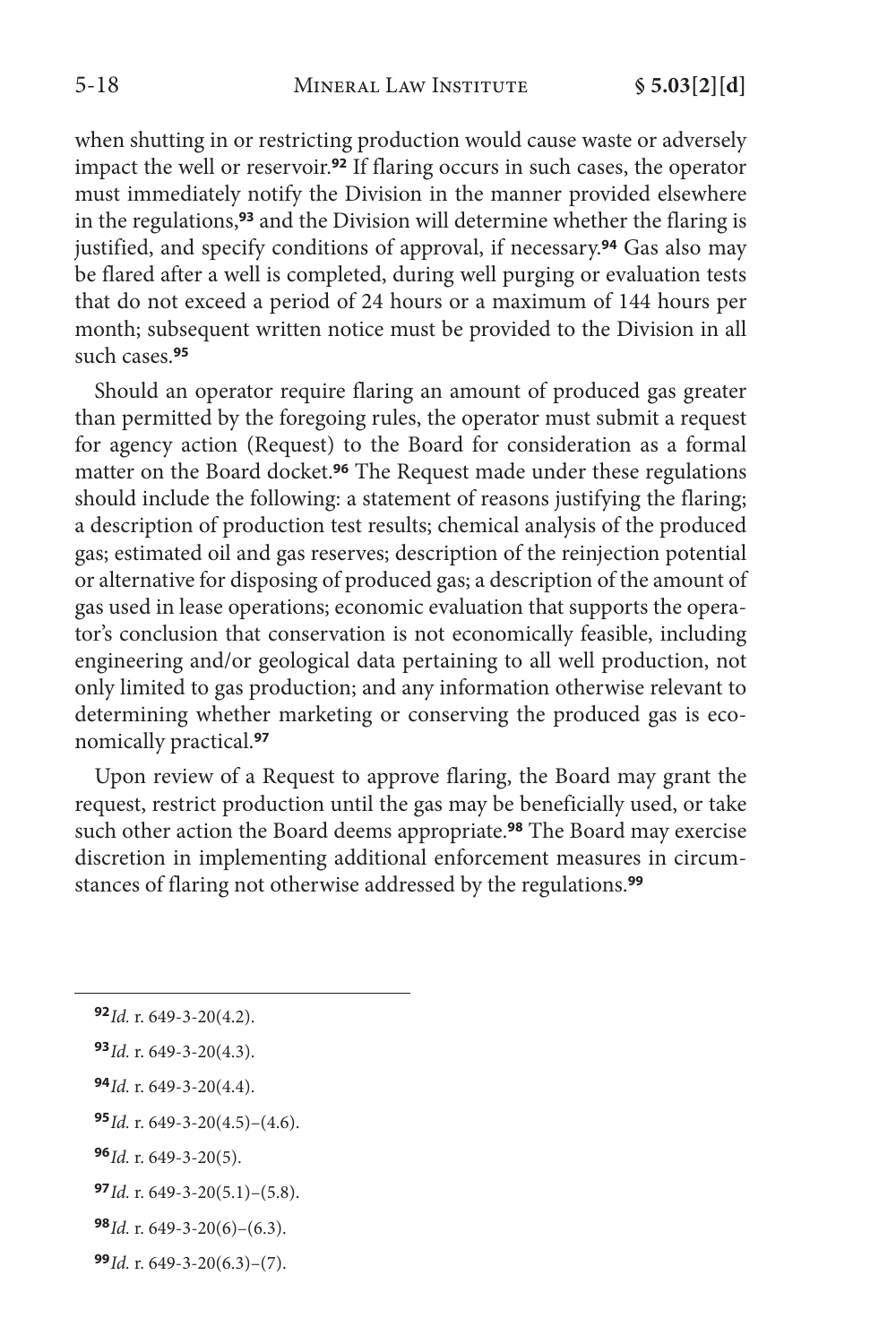### **[e] Wyoming**

Wyoming state law governing oil and gas operations and development regulates flaring by defining it as "waste," except when "necessary for the drilling, completing or testing of the well."**100** Under Wyoming law, burning or escape of natural gas is deemed waste,**<sup>101</sup>** and it is prohibited.**<sup>102</sup>** The WOGCC rules, however, limit the application of statutory requirements by acknowledging that not all flaring constitutes waste.**<sup>103</sup>** Emergencies, such as equipment failures, abnormal pressures and other circumstances that create "unavoidable short-term" flaring, do not constitute waste.**<sup>104</sup>**

Similarly, well purging and evaluation tests "[d]uring the unloading or cleaning up of a well during routine purging or drill stem, producing, or evaluation tests" and production tests "[d]uring initial or recompletion evaluation tests not exceeding a period of fifteen (15) days" do not constitute waste.**<sup>105</sup>** If flaring occurs, or is anticipated to occur under circumstances not addressed by the foregoing, an operator may apply for retroactive or prospective authorization to flare.**106** So long as the application for authority to flare sufficiently establishes that the flaring does not constitute waste, authorization may be granted upon review of the application.**107** The application must contain, at a minimum, the following: statement of reasons for flaring; estimated duration of flaring; estimated daily volume of flared gas; compositional analysis for gas containing hydrogen sulfide or a low Btu content; legal description of the well, plant, or facility and the distance to the nearest point of sale or pipeline; and an explanation of safety factors, plans, and emergency procedures.**<sup>108</sup>**

## **§ 5.04 Conclusion**

Statistics regarding various aspects of flaring may be found to support just about any perspective on the current state of, and anticipated trends in flaring. From the number of permits issued, to the billions of dollars lost in production and revenue, the potential for mishandling the issues

```
100Wyo. Stat. Ann. § 30-5-101(a)(G).
101Id. § 30-5-121.
102Id. § 30-5-102(a).
103Wyo. Admin. Code OIL GEN ch. 3, § 39(a).
104Id. § 39(a)(i).
105Id. § 39(a)(ii), (iii).
106Id. § 39(c).
107Id.
108Id. § 39(c)(i)–(vii).
```